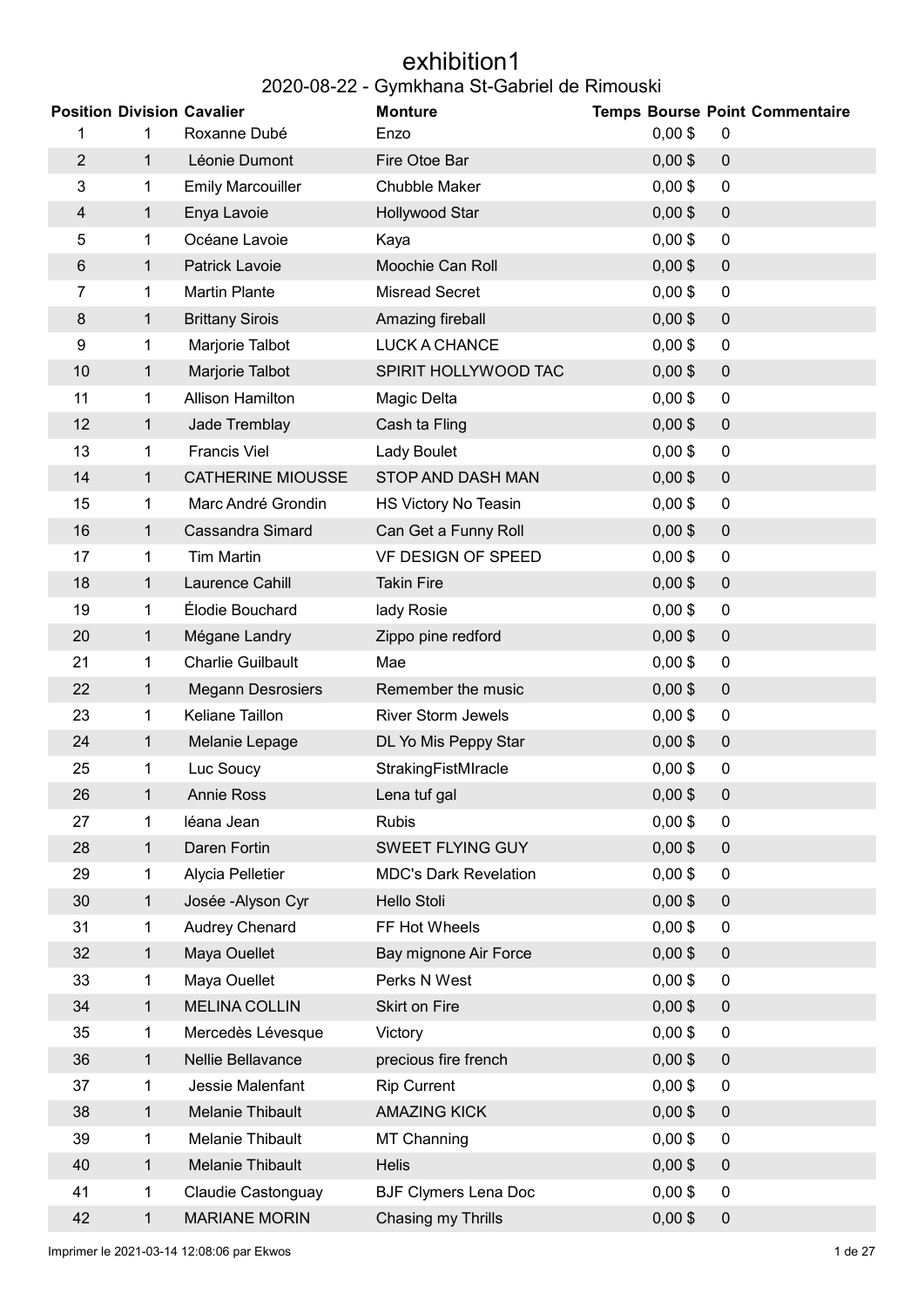### exhibition1

### 2020-08-22 - Gymkhana St-Gabriel de Rimouski

|    | <b>Position Division Cavalier</b> | <b>Monture</b>       |           | <b>Temps Bourse Point Commentaire</b> |
|----|-----------------------------------|----------------------|-----------|---------------------------------------|
| 43 | <b>CATHERINE MIOUSSE</b>          | Stolli               | $0,00$ \$ | - 0                                   |
| 44 | Marie Quellet                     | <b>MOKA</b>          | $0,00$ \$ | - 0                                   |
| 45 | Myriam Jalbert Caron              | Lady Corona          | $0,00$ \$ | - 0                                   |
| 46 | <b>VICKY D'AMOURS</b>             | <b>SW Boudica</b>    | $0,00$ \$ | $\overline{0}$                        |
| 47 | Alycia Pelletier                  | <b>FAY DAY FIRST</b> | $0,00$ \$ | -0                                    |
| 48 | CATHERINE MIOUSSE                 | Nouvelle monture     | $0,00$ \$ | 0                                     |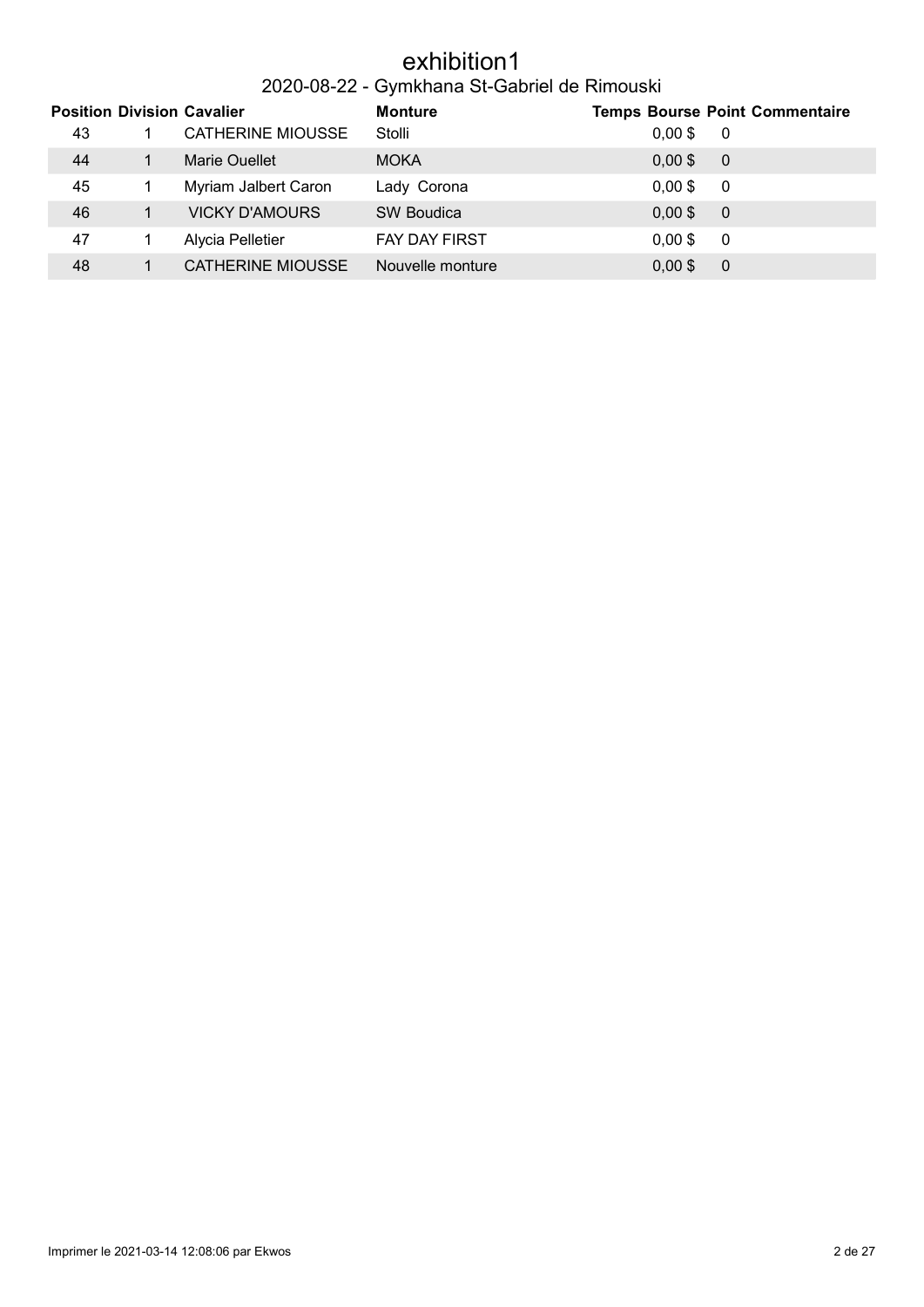#### exhibition1 2020-08-23 - Gymkhana St-Gabriel de Rimouski

|                |              | <b>Position Division Cavalier</b> | <b>Monture</b>              |           | <b>Temps Bourse Point Commentaire</b> |
|----------------|--------------|-----------------------------------|-----------------------------|-----------|---------------------------------------|
|                | 1            | Roxanne Dubé                      | Enzo                        | $0,00$ \$ | 0                                     |
| $\overline{2}$ | $\mathbf{1}$ | Léonie Dumont                     | Fire Otoe Bar               | $0,00$ \$ | $\pmb{0}$                             |
| 3              | 1            | <b>Emily Marcouiller</b>          | Chubble Maker               | $0,00$ \$ | $\pmb{0}$                             |
| 4              | $\mathbf{1}$ | Enya Lavoie                       | Hollywood Star              | $0,00$ \$ | $\mathbf 0$                           |
| 5              | 1            | <b>Martin Plante</b>              | <b>Misread Secret</b>       | $0,00$ \$ | $\mathbf 0$                           |
| 6              | $\mathbf{1}$ | <b>Brittany Sirois</b>            | Amazing fireball            | $0,00$ \$ | $\pmb{0}$                             |
| 7              | 1            | Marjorie Talbot                   | LUCK A CHANCE               | $0,00$ \$ | $\pmb{0}$                             |
| 8              | $\mathbf{1}$ | Marjorie Talbot                   | SPIRIT HOLLYWOOD TAC        | $0,00$ \$ | $\pmb{0}$                             |
| 9              | 1            | Allison Hamilton                  | Magic Delta                 | $0,00$ \$ | $\pmb{0}$                             |
| 10             | $\mathbf{1}$ | Jade Tremblay                     | Cash ta Fling               | $0,00$ \$ | $\mathbf 0$                           |
| 11             | $\mathbf{1}$ | <b>Francis Viel</b>               | Lady Boulet                 | $0,00$ \$ | $\pmb{0}$                             |
| 12             | $\mathbf 1$  | <b>Cassandra Simard</b>           | Can Get a Funny Roll        | $0,00$ \$ | $\pmb{0}$                             |
| 13             | 1            | Élodie Bouchard                   | lady Rosie                  | $0,00$ \$ | $\pmb{0}$                             |
| 14             | $\mathbf{1}$ | Mégane Landry                     | Zippo pine redford          | $0,00$ \$ | $\pmb{0}$                             |
| 15             | 1            | <b>Charlie Guilbault</b>          | Mae                         | $0,00$ \$ | $\pmb{0}$                             |
| 16             | $\mathbf{1}$ | <b>Megann Desrosiers</b>          | Remember the music          | $0,00$ \$ | $\boldsymbol{0}$                      |
| 17             | 1            | Keliane Taillon                   | River Storm Jewels          | $0,00$ \$ | 0                                     |
| 18             | $\mathbf 1$  | Melanie Lepage                    | DL Yo Mis Peppy Star        | $0,00$ \$ | $\boldsymbol{0}$                      |
| 19             | 1            | Annie Ross                        | Lena tuf gal                | $0,00$ \$ | $\mathbf 0$                           |
| 20             | $\mathbf 1$  | léana Jean                        | <b>Rubis</b>                | $0,00$ \$ | $\pmb{0}$                             |
| 21             | $\mathbf{1}$ | Daren Fortin                      | SWEET FLYING GUY            | $0,00$ \$ | $\pmb{0}$                             |
| 22             | $\mathbf{1}$ | Josée - Alyson Cyr                | Hello Stoli                 | $0,00$ \$ | $\boldsymbol{0}$                      |
| 23             | $\mathbf{1}$ | Audrey Chenard                    | FF Hot Wheels               | $0,00$ \$ | $\mathbf 0$                           |
| 24             | 1            | Maya Ouellet                      | Bay mignone Air Force       | $0,00$ \$ | $\pmb{0}$                             |
| 25             | 1            | <b>MELINA COLLIN</b>              | Skirt on Fire               | $0,00$ \$ | $\mathbf 0$                           |
| 26             | 1            | Jessie Malenfant                  | <b>Rip Current</b>          | $0,00$ \$ | $\boldsymbol{0}$                      |
| 27             | 1            | Claudie Castonguay                | <b>BJF Clymers Lena Doc</b> | $0,00$ \$ | $\mathbf 0$                           |
| 28             | $\mathbf{1}$ | Myriam Jalbert Caron              | Lady Corona                 | $0,00$ \$ | $\boldsymbol{0}$                      |
| 29             | $\mathbf{1}$ | <b>VICKY D'AMOURS</b>             | <b>SW Boudica</b>           | $0,00$ \$ | $\mathbf 0$                           |
| 30             | $\mathbf{1}$ | Nellie Bellavance                 | precious fire french        | $0,00$ \$ | $\mathbf 0$                           |
| 31             | 1            | Mercedès Lévesque                 | Victory                     | $0,00$ \$ | 0                                     |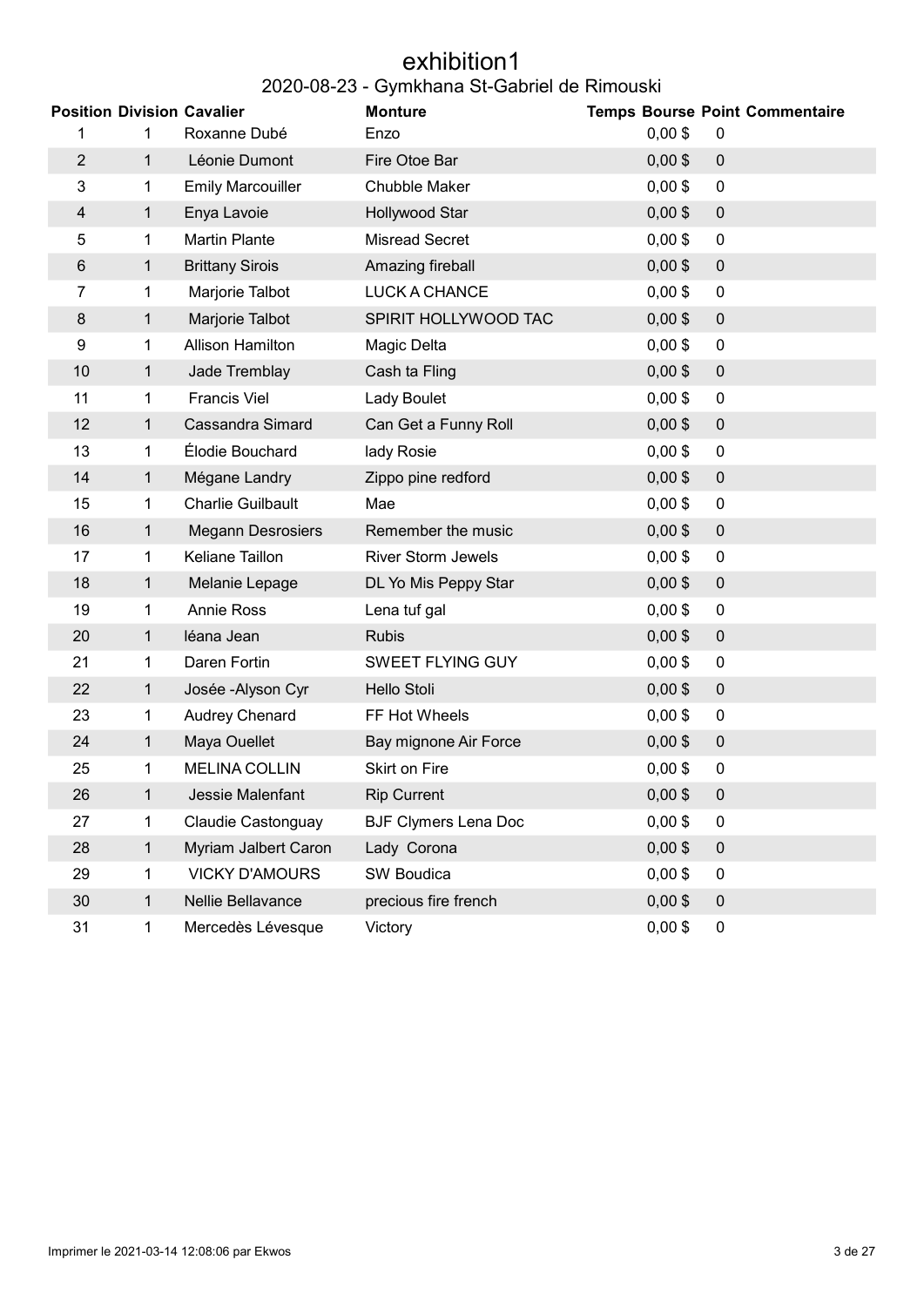#### exhibition2 2020-08-22 - Gymkhana St-Gabriel de Rimouski

|                |              | <b>Position Division Cavalier</b> | <b>Monture</b>              |           | <b>Temps Bourse Point Commentaire</b> |
|----------------|--------------|-----------------------------------|-----------------------------|-----------|---------------------------------------|
| 1              | 1            | Roxanne Dubé                      | Enzo                        | $0,00$ \$ | 0                                     |
| $\overline{2}$ | $\mathbf{1}$ | Léonie Dumont                     | Fire Otoe Bar               | $0,00$ \$ | $\mathbf 0$                           |
| 3              | 1            | <b>Emily Marcouiller</b>          | Chubble Maker               | $0,00$ \$ | $\mathbf 0$                           |
| 4              | $\mathbf{1}$ | Enya Lavoie                       | Hollywood Star              | $0,00$ \$ | $\mathbf 0$                           |
| 5              | 1            | <b>Allison Hamilton</b>           | Magic Delta                 | $0,00$ \$ | $\mathbf 0$                           |
| 6              | $\mathbf{1}$ | Jade Tremblay                     | Cash ta Fling               | $0,00$ \$ | $\mathbf 0$                           |
| $\overline{7}$ | 1            | <b>Francis Viel</b>               | Lady Boulet                 | $0,00$ \$ | $\mathbf 0$                           |
| 8              | $\mathbf{1}$ | <b>Cassandra Simard</b>           | Can Get a Funny Roll        | $0,00$ \$ | $\mathbf 0$                           |
| 9              | 1            | Laurence Cahill                   | <b>Takin Fire</b>           | $0,00$ \$ | $\mathbf 0$                           |
| 10             | 1            | Élodie Bouchard                   | lady Rosie                  | $0,00$ \$ | $\mathbf 0$                           |
| 11             | 1            | <b>Charlie Guilbault</b>          | Mae                         | $0,00$ \$ | $\mathbf 0$                           |
| 12             | $\mathbf{1}$ | <b>Megann Desrosiers</b>          | Remember the music          | $0,00$ \$ | $\mathbf 0$                           |
| 13             | 1            | Melanie Lepage                    | DL Yo Mis Peppy Star        | $0,00$ \$ | $\mathbf 0$                           |
| 14             | 1            | Luc Soucy                         | StrakingFistMIracle         | $0,00$ \$ | $\mathbf 0$                           |
| 15             | 1            | <b>Annie Ross</b>                 | Lena tuf gal                | $0,00$ \$ | $\mathbf 0$                           |
| 16             | 1            | léana Jean                        | <b>Rubis</b>                | $0,00$ \$ | $\mathbf 0$                           |
| 17             | 1            | Daren Fortin                      | SWEET FLYING GUY            | $0,00$ \$ | 0                                     |
| 18             | 1            | Josée - Alyson Cyr                | <b>Hello Stoli</b>          | $0,00$ \$ | $\pmb{0}$                             |
| 19             | 1            | Maya Ouellet                      | Bay mignone Air Force       | $0,00$ \$ | 0                                     |
| 20             | $\mathbf{1}$ | <b>MELINA COLLIN</b>              | Skirt on Fire               | $0,00$ \$ | $\pmb{0}$                             |
| 21             | 1            | Mercedès Lévesque                 | Victory                     | $0,00$ \$ | $\mathbf 0$                           |
| 22             | $\mathbf{1}$ | <b>Melanie Thibault</b>           | <b>Helis</b>                | $0,00$ \$ | $\overline{0}$                        |
| 23             | 1            | Claudie Castonguay                | <b>BJF Clymers Lena Doc</b> | $0,00$ \$ | 0                                     |
| 24             | $\mathbf{1}$ | <b>MARIANE MORIN</b>              | Chasing my Thrills          | $0,00$ \$ | $\mathbf 0$                           |
| 25             | 1            | Nellie Bellavance                 | precious fire french        | $0,00$ \$ | $\pmb{0}$                             |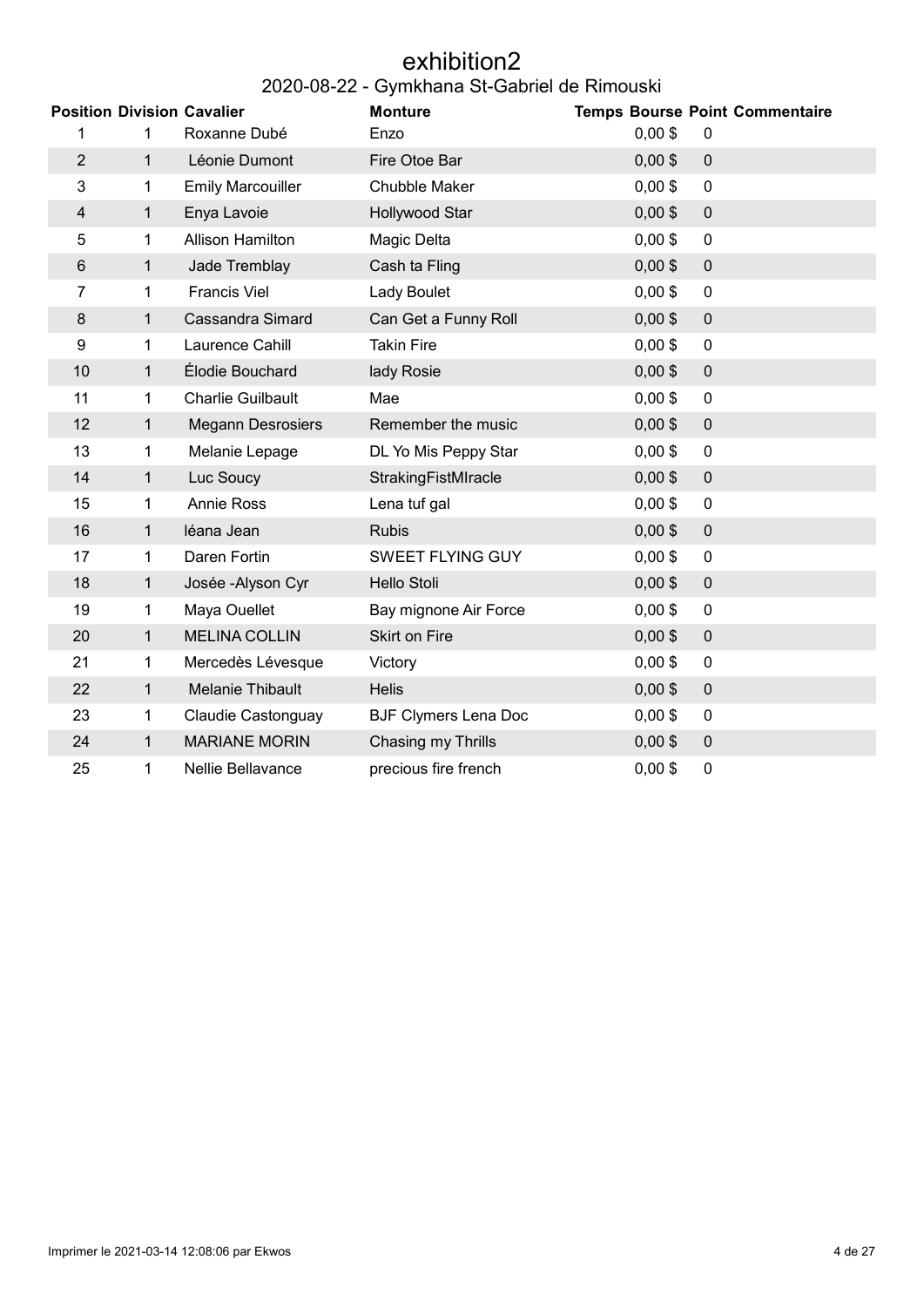#### exhibition2 2020-08-23 - Gymkhana St-Gabriel de Rimouski

|                |              | <b>Position Division Cavalier</b> | <b>Monture</b>              |           | <b>Temps Bourse Point Commentaire</b> |
|----------------|--------------|-----------------------------------|-----------------------------|-----------|---------------------------------------|
|                | 1            | Roxanne Dubé                      | Enzo                        | $0,00$ \$ | $\mathbf 0$                           |
| $\overline{2}$ | $\mathbf{1}$ | Léonie Dumont                     | Fire Otoe Bar               | $0,00$ \$ | $\mathbf 0$                           |
| 3              | $\mathbf 1$  | <b>Emily Marcouiller</b>          | Chubble Maker               | $0,00$ \$ | $\mathbf 0$                           |
| 4              | $\mathbf{1}$ | Enya Lavoie                       | Hollywood Star              | $0,00$ \$ | $\mathbf 0$                           |
| 5              | 1            | <b>Allison Hamilton</b>           | Magic Delta                 | $0,00$ \$ | $\mathbf 0$                           |
| 6              | $\mathbf{1}$ | Jade Tremblay                     | Cash ta Fling               | $0,00$ \$ | $\mathbf 0$                           |
| 7              | $\mathbf{1}$ | <b>Francis Viel</b>               | Lady Boulet                 | $0,00$ \$ | 0                                     |
| 8              | 1.           | <b>Cassandra Simard</b>           | Can Get a Funny Roll        | $0,00$ \$ | $\mathbf 0$                           |
| 9              | 1.           | Élodie Bouchard                   | lady Rosie                  | $0,00$ \$ | 0                                     |
| 10             | 1            | <b>Charlie Guilbault</b>          | Mae                         | $0,00$ \$ | $\mathbf 0$                           |
| 11             | 1            | <b>Megann Desrosiers</b>          | Remember the music          | $0,00$ \$ | 0                                     |
| 12             | $\mathbf{1}$ | <b>Annie Ross</b>                 | Lena tuf gal                | $0,00$ \$ | $\mathbf 0$                           |
| 13             | 1            | léana Jean                        | <b>Rubis</b>                | $0,00$ \$ | 0                                     |
| 14             | 1.           | Josée - Alyson Cyr                | <b>Hello Stoli</b>          | $0,00$ \$ | $\mathbf 0$                           |
| 15             | 1.           | Maya Ouellet                      | Bay mignone Air Force       | $0,00$ \$ | 0                                     |
| 16             | $\mathbf{1}$ | <b>Claudie Castonguay</b>         | <b>BJF Clymers Lena Doc</b> | $0,00$ \$ | $\mathbf 0$                           |
| 17             | 1.           | Nellie Bellavance                 | precious fire french        | $0,00$ \$ | $\mathbf 0$                           |
| 18             | 1            | Mercedès Lévesque                 | Victory                     | $0,00$ \$ | $\pmb{0}$                             |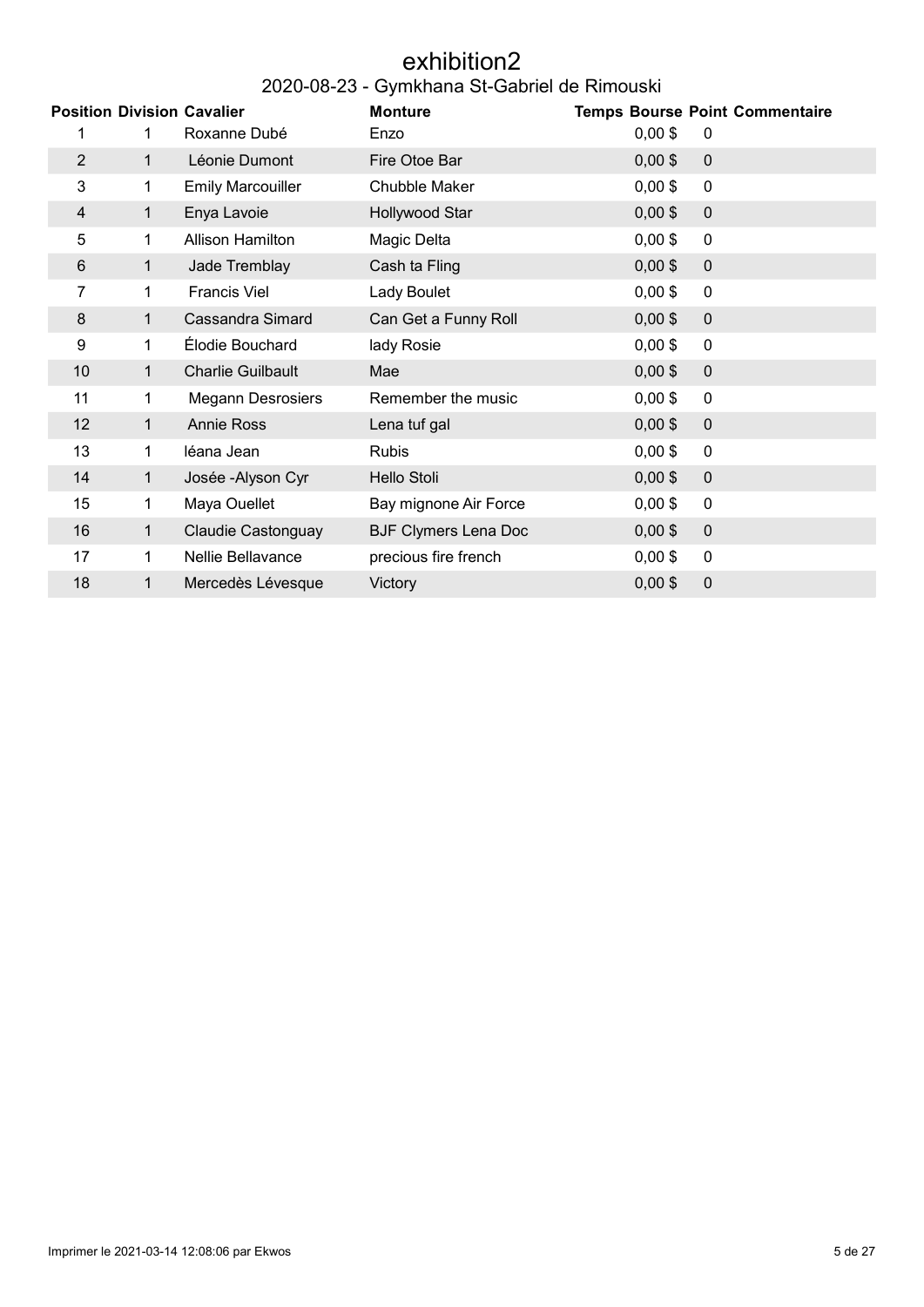#### Jackpot Barils 13 ans et moins 2020-08-22 - Gymkhana St-Gabriel de Rimouski

|   |                | <b>Position Division Cavalier</b> | <b>Monture</b>          |                     | <b>Temps Bourse Point Commentaire</b> |
|---|----------------|-----------------------------------|-------------------------|---------------------|---------------------------------------|
|   |                | Chloé Caron                       | <b>First Boxe Elder</b> | 17.742 76,00 \$     | -5                                    |
| 2 | 1              | Meggy Robichaud                   | <b>AMAZING FLAME</b>    | 18.275 65,00 \$     | $\overline{4}$                        |
| 3 | 1              | Chloé Caron                       | LP Docs King Leo        | 18.451 54,00 \$     | - 3                                   |
|   | $\overline{2}$ | Alexanne Lefrançois               | Whisky Joe              | 19.052 49,00 \$     | 5                                     |
| 2 | 2              | Casey Michaud                     | Twister                 | 19.086 27,00 \$     | $\overline{4}$                        |
| 3 | $\overline{2}$ | Édith Boucher                     | Alizée Gonzalez         | 21.144 0,00 \$      | 3                                     |
| 4 | 2              | Youri Malenfant                   | <b>Smoothy Splash</b>   | 21.452 0,00 \$      | $\overline{2}$                        |
| 5 | $\overline{2}$ | Marie Ouellet                     | <b>MOKA</b>             | $0,00$ \$<br>22.44  | 1                                     |
| 6 | 2              | Océane Lavoie                     | Kaya                    | $0,00$ \$<br>24.27  | $\mathbf 0$                           |
|   | $\overline{2}$ | Enya Lavoie                       | Hollywood Star          | $0,00$ \$<br>55.271 | 0                                     |
| 8 | $\overline{2}$ | Maika Lavoie                      | <b>JUMPET</b>           | $0,00$ \$           | 0                                     |
| 9 | $\overline{2}$ | Rosalie Hétu                      | Makika Fancy Remix      | $0,00$ \$           | 0                                     |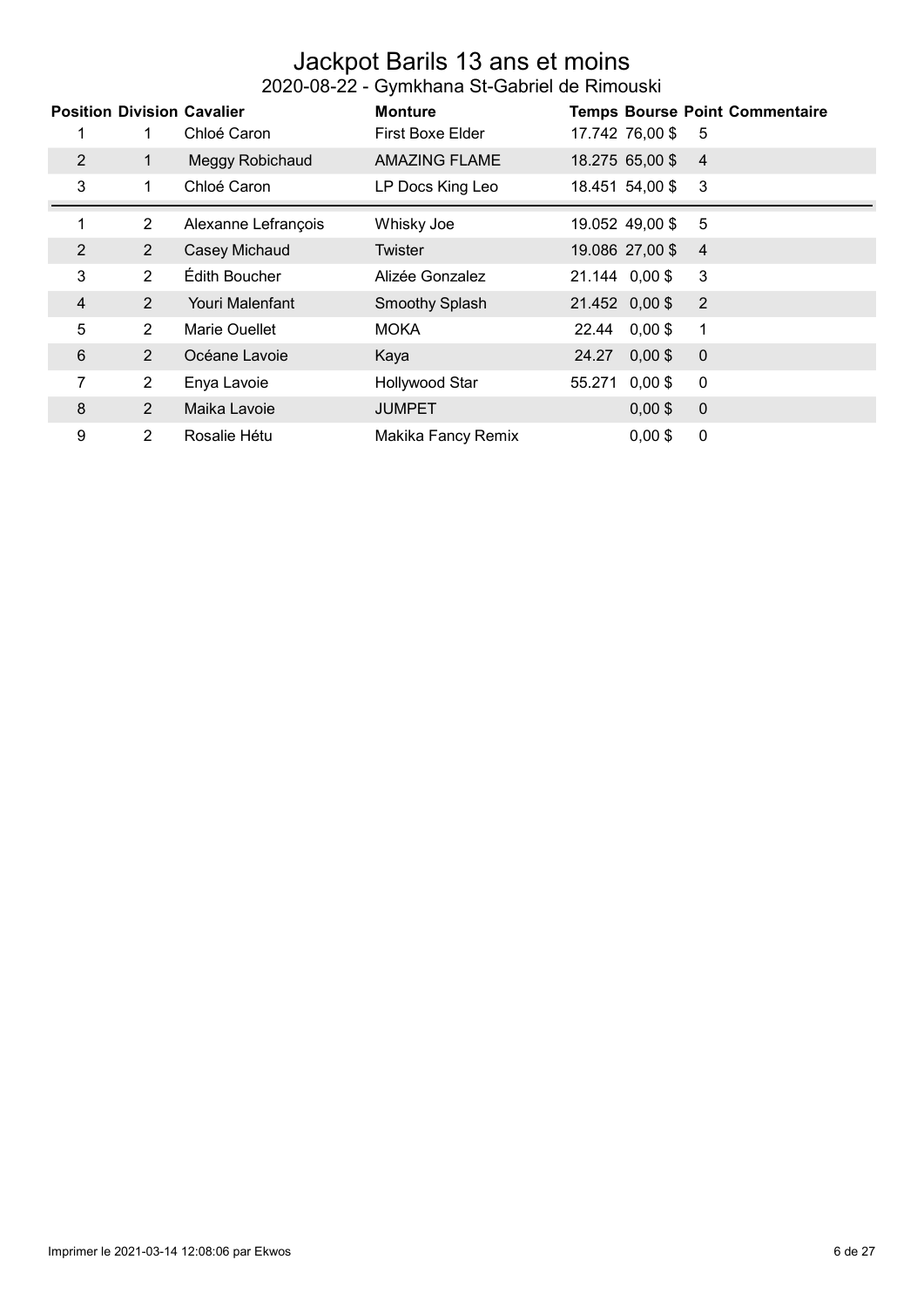### Barils Futurité

### 2020-08-23 - Gymkhana St-Gabriel de Rimouski

|                | <b>Position Division Cavalier</b> | <b>Monture</b>       |                   | <b>Temps Bourse Point Commentaire</b> |
|----------------|-----------------------------------|----------------------|-------------------|---------------------------------------|
|                | Léonie Dumont                     | Fire Otoe Bar        | 16.96 55,00\$ 5   |                                       |
| 2              | Melanie Lepage                    | DL Yo Mis Peppy Star | 24.377 45,00 \$ 4 |                                       |
| 3              | Myriam Jalbert Caron              | Lady Corona          | 27.161 0,00 \$    | - 3                                   |
| $\overline{4}$ | <b>Charlie Guilbault</b>          | Mae                  | $0.00$ \$         | - 0                                   |
| 5              | <b>VICKY D'AMOURS</b>             | SW Boudica           | $0,00$ \$         | -0                                    |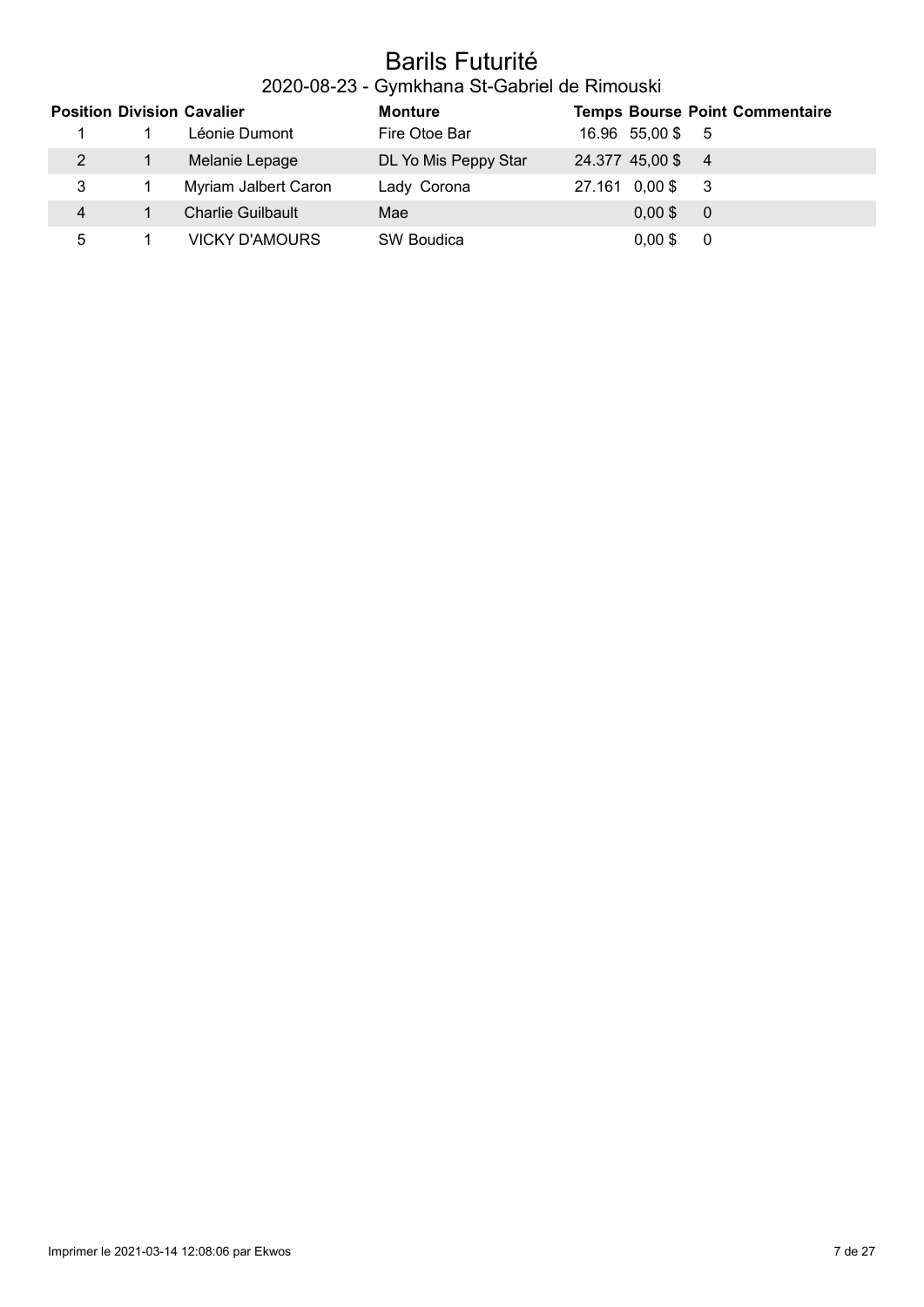#### Jackpot Barils 14-18 ans 2020-08-22 - Gymkhana St-Gabriel de Rimouski

| <b>Position Division Cavalier</b><br><b>Monture</b><br><b>Temps Bourse Point Commentaire</b> |                |                          |                              |        |                  |                |
|----------------------------------------------------------------------------------------------|----------------|--------------------------|------------------------------|--------|------------------|----------------|
| 1                                                                                            | 1              | <b>Bastien Landry</b>    | <b>IVORY COVERGIRL</b>       |        | 16.636 128,00 \$ | 5              |
| $\overline{2}$                                                                               | $\mathbf{1}$   | Alycia Pelletier         | FAY DAY FIRST                |        | 16.998 110,00 \$ | $\overline{4}$ |
| $\mathbf{1}$                                                                                 | $\overline{2}$ | Maya Ouellet             | Bay mignone Air Force        |        | 17.668 59,00 \$  | 5              |
| 2                                                                                            | $\overline{2}$ | Jade Tremblay            | <b>MISS OKIE STAR</b>        |        | 17.782 33,00 \$  | 4              |
| 3                                                                                            | $\overline{2}$ | Alycia Pelletier         | <b>MDC's Dark Revelation</b> | 17.833 | $0,00$ \$        | $\mathfrak{B}$ |
| 4                                                                                            | $\overline{2}$ | <b>Taly Picard</b>       | Fast moons gold              | 17.892 | $0,00$ \$        | $\overline{2}$ |
| 5                                                                                            | $\overline{2}$ | <b>Allison Hamilton</b>  | Magic Delta                  | 17.972 | $0,00$ \$        | $\pmb{0}$      |
| 6                                                                                            | $\overline{2}$ | Laurence Cahill          | <b>Takin Fire</b>            | 17.972 | $0,00$ \$        | 0              |
| 7                                                                                            | $\overline{2}$ | Mégane Landry            | Zippo pine redford           | 18.057 | $0,00$ \$        | $\mathbf 0$    |
| 8                                                                                            | $\overline{2}$ | Audrey Chenard           | FF Hot Wheels                | 18.061 | $0,00$ \$        | 0              |
| $\boldsymbol{9}$                                                                             | 2 <sup>1</sup> | Josée - Alyson Cyr       | Hello Stoli                  | 18.795 | $0,00$ \$        | $\mathbf 0$    |
| 10                                                                                           | $\overline{2}$ | <b>Emily Marcouiller</b> | Chubble Maker                | 18.893 | $0,00$ \$        | $\pmb{0}$      |
| 11                                                                                           | $\overline{2}$ | <b>Justine Sirois</b>    | Charly Belfegor              | 20.671 | $0,00$ \$        | $\pmb{0}$      |
| 12                                                                                           | $\overline{2}$ | <b>Brittany Sirois</b>   | Amazing fireball             |        | $0,00$ \$        | 0              |
| 13                                                                                           | $\overline{2}$ | Jade Tremblay            | The Deal                     |        | $0,00$ \$        | $\pmb{0}$      |
| 14                                                                                           | $\overline{2}$ | Jade Tremblay            | Cash ta Fling                |        | $0,00$ \$        | 0              |
| 15                                                                                           | $\overline{2}$ | Maya Ouellet             | Perks N West                 |        | $0,00$ \$        | $\pmb{0}$      |
| 16                                                                                           | $\overline{2}$ | Jessie Malenfant         | <b>Rip Current</b>           |        | $0,00$ \$        | 0              |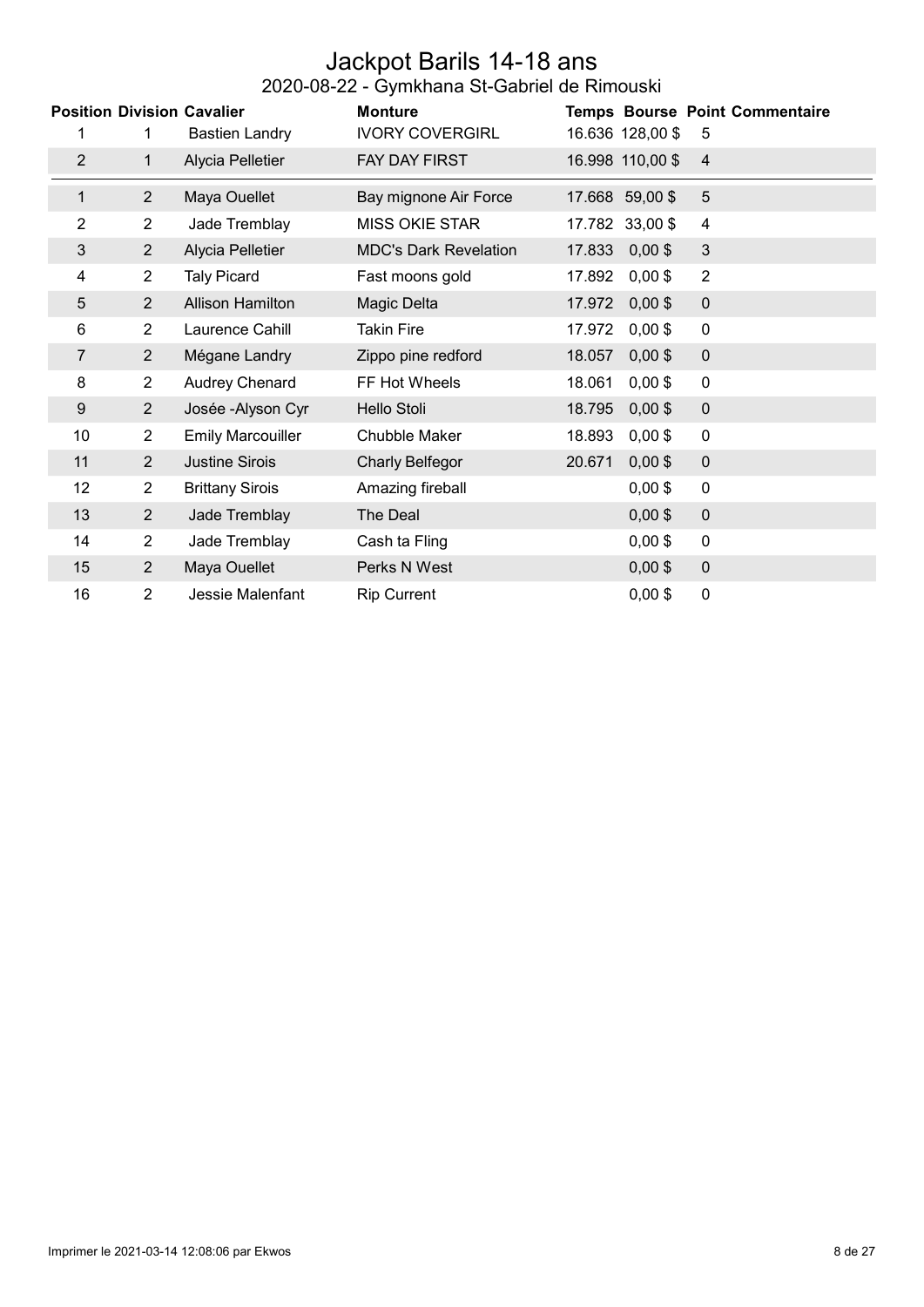#### GP Barils Jeunes 3D 2020-08-23 - Gymkhana St-Gabriel de Rimouski

|                |                | <b>Position Division Cavalier</b> | <b>Monture</b>               |        |                  | Temps Bourse Point Commentaire |
|----------------|----------------|-----------------------------------|------------------------------|--------|------------------|--------------------------------|
| 1              | 1              | <b>Bastien Landry</b>             | <b>IVORY COVERGIRL</b>       |        | 16.432 101,00 \$ | $\pmb{0}$                      |
| $\overline{2}$ | $\mathbf{1}$   | Jade Tremblay                     | Cash ta Fling                |        | 16.823 95,00 \$  | $\pmb{0}$                      |
| 3              | 1              | Chloé Caron                       | First Boxe Elder             |        | 17.186 57,00 \$  | $\pmb{0}$                      |
| 4              | $\mathbf{1}$   | Jade Tremblay                     | <b>MISS OKIE STAR</b>        |        | 17.428 44,00 \$  | $\pmb{0}$                      |
| $\mathbf{1}$   | $\overline{2}$ | <b>Allison Hamilton</b>           | Magic Delta                  |        | 17.629 88,00 \$  | $\pmb{0}$                      |
| 2              | $\overline{2}$ | Maya Ouellet                      | Bay mignone Air Force        |        | 17.655 76,00 \$  | $\pmb{0}$                      |
| 3              | $\overline{2}$ | Alycia Pelletier                  | <b>MDC's Dark Revelation</b> |        | 17.662 50,00 \$  | $\pmb{0}$                      |
| 4              | $\overline{2}$ | Laurence Cahill                   | <b>Takin Fire</b>            | 17.938 | $0,00$ \$        | $\pmb{0}$                      |
| 5              | $\overline{2}$ | <b>Audrey Chenard</b>             | FF Hot Wheels                | 18.122 | $0,00$ \$        | $\pmb{0}$                      |
| 6              | $\overline{2}$ | Mégane Landry                     | Zippo pine redford           | 18.198 | $0,00$ \$        | $\pmb{0}$                      |
| 7              | 2              | Chloé Caron                       | LP Docs King Leo             | 18.284 | $0,00$ \$        | $\pmb{0}$                      |
| 8              | $\overline{2}$ | Casey Michaud                     | Twister                      | 18.375 | $0,00$ \$        | $\pmb{0}$                      |
| 9              | $\overline{2}$ | Josée - Alyson Cyr                | Hello Stoli                  | 18.43  | $0,00$ \$        | $\pmb{0}$                      |
| 1              | 3              | Maika Lavoie                      | <b>JUMPET</b>                |        | 18.665 76,00 \$  | $\mathbf 0$                    |
| $\overline{2}$ | 3              | <b>Brittany Sirois</b>            | Amazing fireball             |        | 18.767 44,00 \$  | $\mathbf 0$                    |
| 3              | $\mathfrak{S}$ | Édith Boucher                     | Alizée Gonzalez              | 20.57  | $0,00$ \$        | $\pmb{0}$                      |
| 4              | 3              | <b>Justine Sirois</b>             | <b>Charly Belfegor</b>       | 20.702 | $0,00$ \$        | $\pmb{0}$                      |
| 5              | 3              | Youri Malenfant                   | Smoothy Splash               | 21.027 | $0,00$ \$        | $\pmb{0}$                      |
| 6              | 3              | Rosalie Hétu                      | Makika Fancy Remix           | 21.113 | $0,00$ \$        | $\pmb{0}$                      |
| 7              | $\mathfrak{S}$ | <b>Marie Ouellet</b>              | <b>MOKA</b>                  | 21.611 | $0,00$ \$        | $\pmb{0}$                      |
| 8              | 3              | Élise Lévesque                    | Lady Corona                  | 25.469 | $0,00$ \$        | $\pmb{0}$                      |
| 9              | $\sqrt{3}$     | <b>Taly Picard</b>                | Fast moons gold              |        | $0,00$ \$        | $\pmb{0}$                      |
| 10             | 3              | Alexanne Lefrançois               | Whisky Joe                   |        | $0,00$ \$        | $\pmb{0}$                      |
| 11             | $\mathfrak{B}$ | <b>Emily Marcouiller</b>          | Chubble Maker                |        | $0,00$ \$        | $\pmb{0}$                      |
| 12             | 3              | Meggy Robichaud                   | <b>AMAZING FLAME</b>         |        | $0,00$ \$        | $\pmb{0}$                      |
| 13             | $\sqrt{3}$     | Jade Tremblay                     | The Deal                     |        | $0,00$ \$        | $\pmb{0}$                      |
| 14             | $\overline{3}$ | Alycia Pelletier                  | <b>FAY DAY FIRST</b>         |        | $0,00$ \$        | $\overline{0}$                 |
| 15             | 3              | Jessie Malenfant                  | <b>Rip Current</b>           |        | $0,00$ \$        | $\pmb{0}$                      |
|                |                |                                   |                              |        |                  |                                |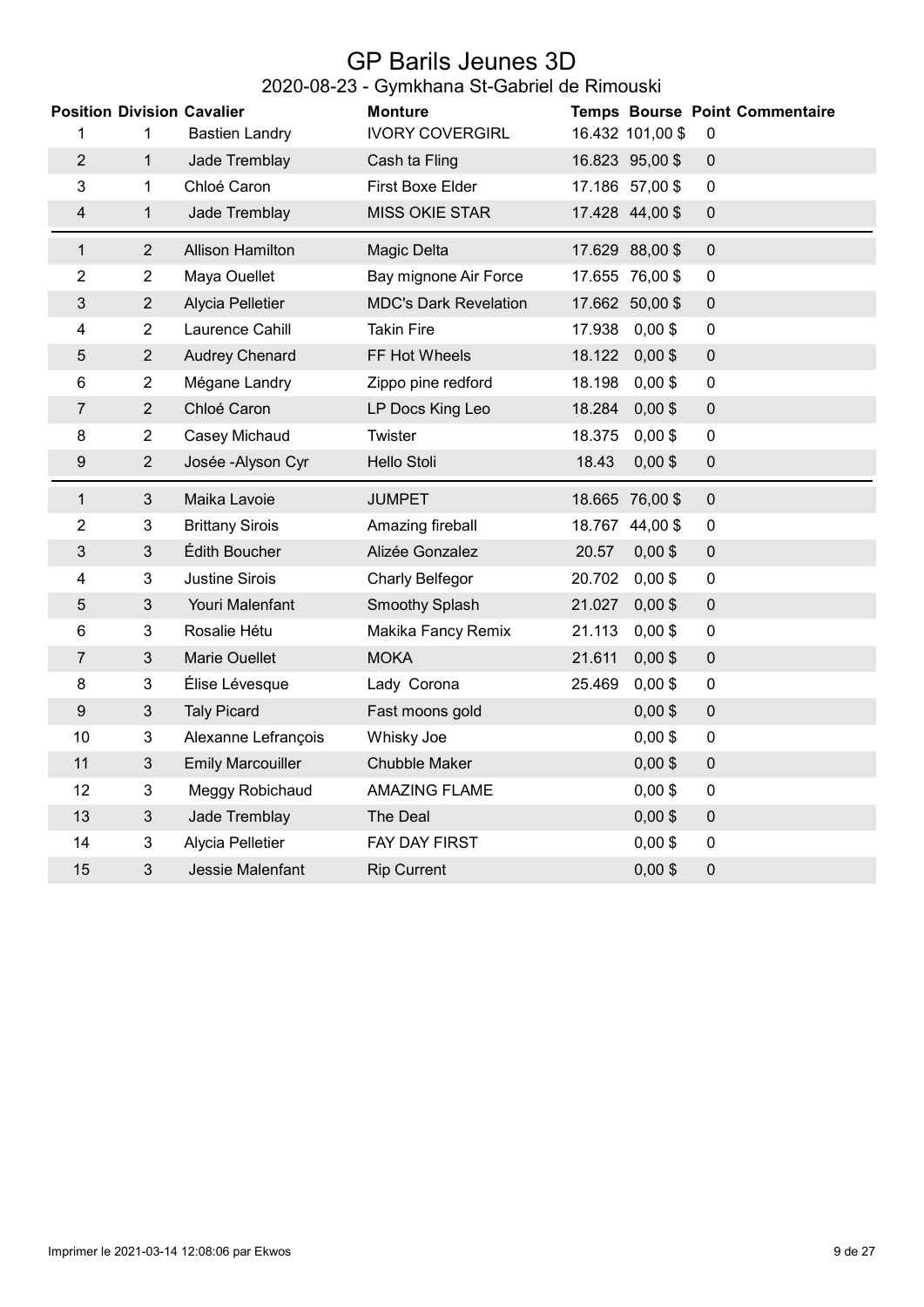#### Jackpot Aller Retour Jeunes 2020-08-22 - Gymkhana St-Gabriel de Rimouski

|                |                | <b>Position Division Cavalier</b> | <b>Monture</b>               |        |                | <b>Temps Bourse Point Commentaire</b> |
|----------------|----------------|-----------------------------------|------------------------------|--------|----------------|---------------------------------------|
|                | 1              | Jade Tremblay                     | The Deal                     |        | 8.554 84,00 \$ | 5                                     |
| $\overline{2}$ | $\mathbf{1}$   | Alycia Pelletier                  | FAY DAY FIRST                | 8.638  | 72,00\$        | $\overline{4}$                        |
|                |                |                                   |                              |        |                |                                       |
| 3              | $\mathbf{1}$   | Alycia Pelletier                  | <b>MDC's Dark Revelation</b> | 8.71   | 60,00\$        | 3                                     |
| $\overline{4}$ | $\mathbf{1}$   | Jade Tremblay                     | <b>MISS OKIE STAR</b>        | 8.809  | $0,00$ \$      | 2                                     |
| 5              | 1              | <b>Taly Picard</b>                | Fast moons gold              | 8.816  | $0,00$ \$      | 1                                     |
| 6              | 1              | Mégane Landry                     | Zippo pine redford           | 8.953  | $0,00$ \$      | $\mathbf 0$                           |
| 7              | 1              | Maika Lavoie                      | <b>JUMPET</b>                | 9.051  | $0,00$ \$      | $\mathbf 0$                           |
| 1              | $\overline{2}$ | Maya Ouellet                      | Perks N West                 | 9.065  | 54,00 \$       | 5                                     |
| $\overline{2}$ | $\overline{2}$ | Chloé Caron                       | LP Docs King Leo             | 9.401  | $30,00$ \$     | $\overline{\mathbf{4}}$               |
| 3              | $\overline{2}$ | <b>Justine Sirois</b>             | Charly Belfegor              | 9.622  | $0,00$ \$      | 3                                     |
| 4              | $\overline{2}$ | Alexanne Lefrançois               | Whisky Joe                   | 9.671  | $0,00$ \$      | $\overline{2}$                        |
| 5              | $\overline{2}$ | Jessie Malenfant                  | <b>Rip Current</b>           | 9.796  | $0,00$ \$      | 1                                     |
| 6              | $\overline{2}$ | Youri Malenfant                   | Smoothy Splash               | 10.289 | $0,00$ \$      | $\mathbf 0$                           |
| 7              | $\overline{2}$ | Marie Ouellet                     | <b>MOKA</b>                  | 10.302 | $0,00$ \$      | $\boldsymbol{0}$                      |
| 8              | $\overline{2}$ | Rosalie Hétu                      | Makika Fancy Remix           | 10.603 | $0,00$ \$      | $\mathbf 0$                           |
| 9              | $\overline{2}$ | Chloé Caron                       | <b>First Boxe Elder</b>      | 10.806 | $0,00$ \$      | $\mathbf 0$                           |
| 10             | $\overline{2}$ | Océane Lavoie                     | Kaya                         | 11.685 | $0,00$ \$      | $\mathbf 0$                           |
| 11             | $\overline{2}$ | <b>Brittany Sirois</b>            | Amazing fireball             |        | $0,00$ \$      | $\mathbf 0$                           |
| 12             | $\overline{2}$ | Audrey Chenard                    | FF Hot Wheels                |        | $0,00$ \$      | $\mathbf 0$                           |
| 13             | $\overline{2}$ | Maya Ouellet                      | Bay mignone Air Force        |        | $0,00$ \$      | $\boldsymbol{0}$                      |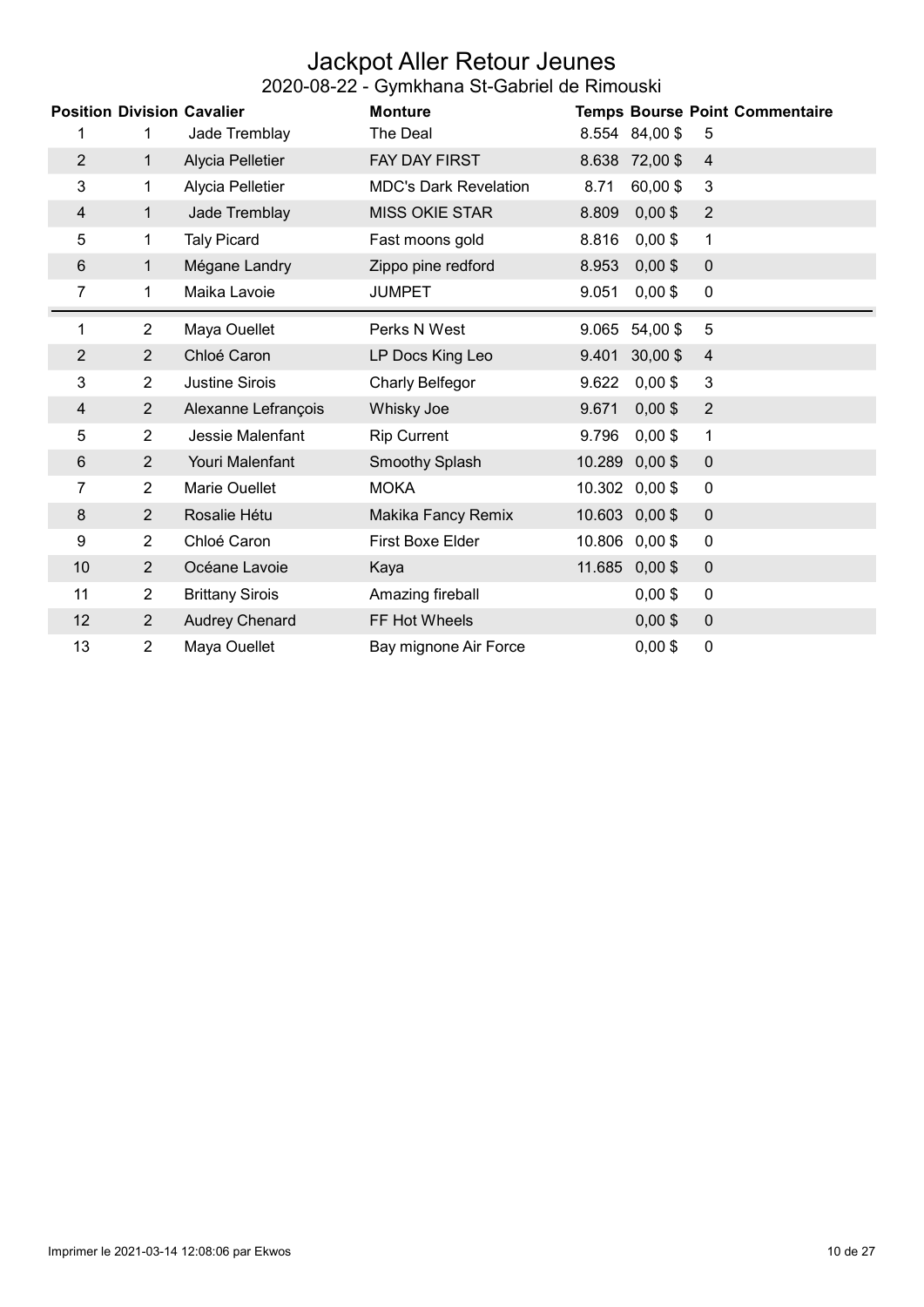## GP Barils Barils adultes 3D

### 2020-08-23 - Gymkhana St-Gabriel de Rimouski

|                |                | <b>Position Division Cavalier</b> | <b>Monture</b>            |                     | <b>Temps Bourse Point Commentaire</b> |
|----------------|----------------|-----------------------------------|---------------------------|---------------------|---------------------------------------|
| 1              | 1              | <b>Tony Landry</b>                | <b>IVORY COVERGIRL</b>    | 16.482 207,00 \$    | $\mathbf 0$                           |
| $\overline{2}$ | $\mathbf{1}$   | <b>MARIANE MORIN</b>              | Chasing my Thrills        | 16.755 166,00 \$    | $\mathbf 0$                           |
| 3              | $\mathbf 1$    | Manon D'Amours                    | ALL AMERICAN PEACH        | 16.764 110,00 \$    | 0                                     |
| 4              | $\mathbf{1}$   | <b>Francis Viel</b>               | Lady Boulet               | 16.933 83,00 \$     | $\mathbf 0$                           |
| 5              | 1              | <b>Olivier Gauthier</b>           | The Deal                  | 16.955 55,00 \$     | $\mathbf 0$                           |
| 6              | $\mathbf{1}$   | Naomy Albert                      | <b>AMAZING KICK</b>       | 16.957<br>$0,00$ \$ | $\mathbf 0$                           |
| 7              | 1              | Keven Charest Beaulieu            | <b>Cougars Pistol</b>     | 17.062 0,00 \$      | $\mathbf 0$                           |
| 8              | $\mathbf 1$    | <b>MATHIEU SAVOIE</b>             | Dashin'N Screamin         | 17.092 0,00 \$      | $\pmb{0}$                             |
| 9              | 1              | <b>Martin Proulx</b>              | <b>SNOW STREAKER</b>      | 17.16<br>$0,00$ \$  | $\mathbf 0$                           |
| 10             | 1              | Laurie Groleau Malenfant          | FRENCH SPECIAL LADY       | 17.298<br>$0,00$ \$ | $\pmb{0}$                             |
| 11             | 1              | <b>Bastien Landry</b>             | <b>MISS FORMAL DASH</b>   | 17.302<br>$0,00$ \$ | 0                                     |
| 12             | 1              | Daren Fortin                      | <b>SWEET FLYING GUY</b>   | $0,00$ \$<br>17.411 | $\mathbf 0$                           |
| 13             | 1              | Nellie Bellavance                 | precious fire french      | $0,00$ \$<br>17.429 | 0                                     |
| 1              | $\overline{2}$ | Mélyna Marquis                    | Kalypso                   | 17.487 166,00 \$    | $\overline{0}$                        |
| $\overline{2}$ | $\overline{2}$ | <b>Tony Landry</b>                | <b>EASY TYSON LADY</b>    | 17.577 138,00 \$    | $\mathbf 0$                           |
| 3              | $\overline{2}$ | Alexandra Soucy                   | <b>Glorie For Yankee</b>  | 17.651 97,00 \$     | 0                                     |
| 4              | $\overline{2}$ | <b>MATHIEU SAVOIE</b>             | RUNAWAY YANKEE            | 17.731 69,00 \$     | $\mathbf 0$                           |
| 5              | $\overline{2}$ | Elisabeth Asselin                 | SMOKE N RUNAWAY           | 17.741 0,00 \$      | 0                                     |
| 6              | $\overline{2}$ | <b>Annie Ross</b>                 | <b>LIMDECK ARROW</b>      | $0,00$ \$<br>17.803 | $\boldsymbol{0}$                      |
| 1              | $\sqrt{3}$     | <b>Tim Martin</b>                 | VF DESIGN OF SPEED        | 18.156 124,00 \$    | $\mathbf 0$                           |
| 2              | 3              | Marjorie Talbot                   | SPIRIT HOLLYWOOD TAC      | 18.476 97,00 \$     | 0                                     |
| 3              | $\mathfrak{S}$ | Julien Paquet                     | <b>Good N Sweet Fire</b>  | 18.633 69,00 \$     | $\pmb{0}$                             |
| 4              | 3              | Cassandra Simard                  | Can Get a Funny Roll      | 18.707 0,00 \$      | 0                                     |
| 5              | 3              | Marjorie Talbot                   | <b>LUCK A CHANCE</b>      | 18.902 0,00 \$      | $\mathbf 0$                           |
| 6              | 3              | Patrick Lavoie                    | Moochie Can Roll          | 18.984 0,00 \$      | 0                                     |
| 7              | 3              | <b>CATHERINE MIOUSSE</b>          | STOP AND DASH MAN         | 19.037<br>$0,00$ \$ | 0                                     |
| 8              | 3              | Keliane Taillon                   | <b>River Storm Jewels</b> | 19.082<br>$0,00$ \$ | 0                                     |
| 9              | 3              | léana Jean                        | <b>Rubis</b>              | 19.278<br>$0,00$ \$ | $\pmb{0}$                             |
| 10             | $\overline{3}$ | SYLVAIN PAQUET                    | Quedow Play Girl          | 19.601<br>$0,00$ \$ | $\overline{0}$                        |
| 11             | 3              | David Langlois                    | <b>SPARKLING JAC</b>      | 19.679<br>$0,00$ \$ | $\mathbf 0$                           |
| 12             | 3              | Serge Grondin                     | THE HEART                 | 21.066<br>$0,00$ \$ | 0                                     |
| 13             | 3              | Roxanne Dubé                      | Enzo                      | 25.474<br>$0,00$ \$ | $\pmb{0}$                             |
| 14             | 3              | Élodie Bouchard                   | lady Rosie                | $0,00$ \$<br>26.905 | $\mathbf 0$                           |
| 15             | 3              | <b>MELINA COLLIN</b>              | Skirt on Fire             | 27.343<br>$0,00$ \$ | 0                                     |
| 16             | 3              | <b>Megann Desrosiers</b>          | Remember the music        | $0,00$ \$           | $\pmb{0}$                             |
| 17             | 3              | Melanie Lepage                    | DL Yo Mis Peppy Star      | $0,00$ \$           | 0                                     |
| 18             | $\overline{3}$ | <b>Annie Ross</b>                 | Lena tuf gal              | $0,00$ \$           | $\overline{0}$                        |
| 19             | 3              | Éric Caron                        | First Boxe Elder          | $0,00$ \$           | $\pmb{0}$                             |
| 20             | 3              | <b>CATHERINE MIOUSSE</b>          | Stolli                    | $0,00$ \$           | $\boldsymbol{0}$                      |
| 21             | 3              | Laura Noel                        | Dry doc Racer             | $0,00$ \$           | $\pmb{0}$                             |
| 22             | 3              | Kristina Durette                  | SPARKLING JAC             | $0,00$ \$           | 0                                     |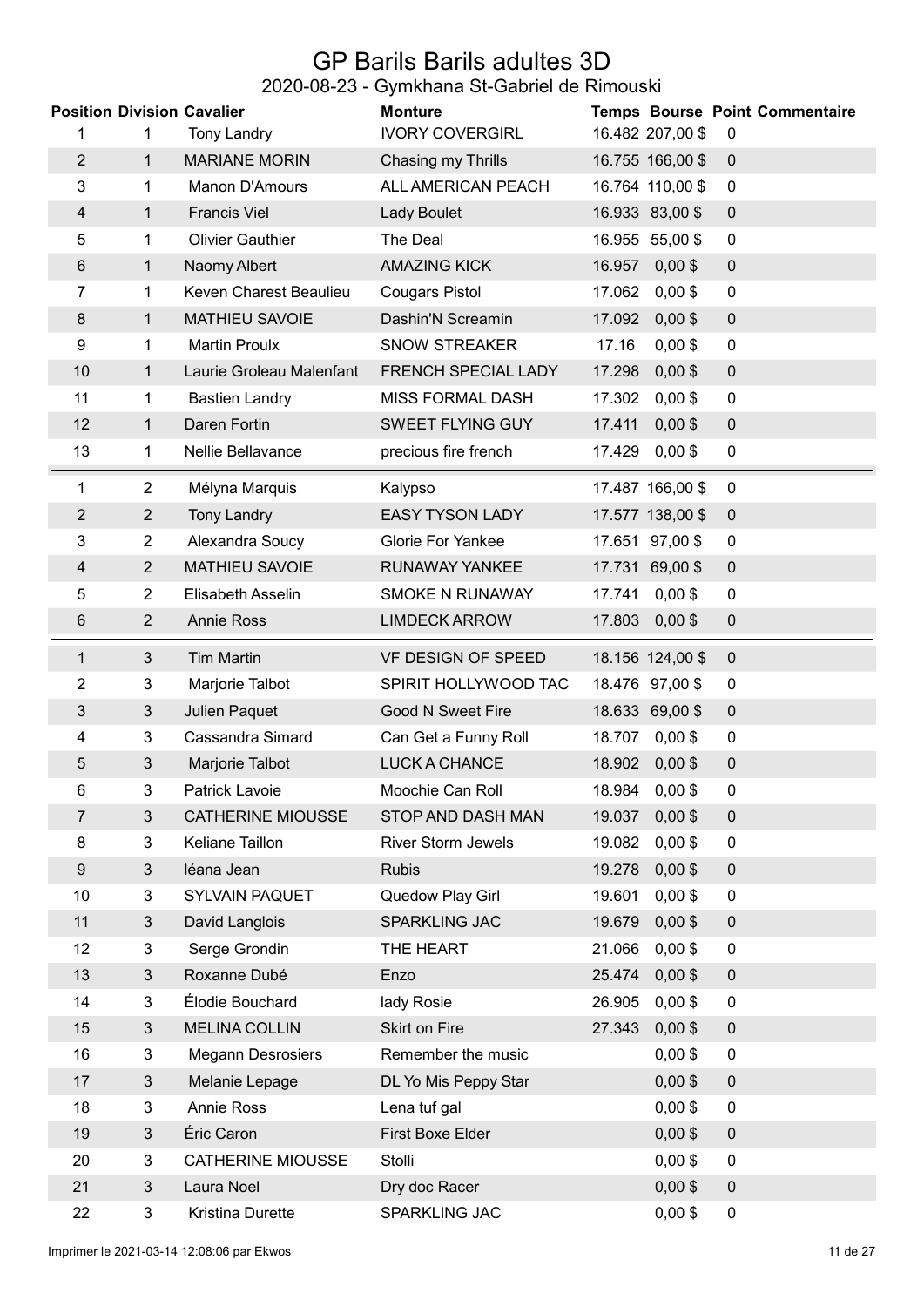# GP Barils Barils adultes 3D

### 2020-08-23 - Gymkhana St-Gabriel de Rimouski

|    |   | <b>Position Division Cavalier</b> | Monture                |           | <b>Temps Bourse Point Commentaire</b> |
|----|---|-----------------------------------|------------------------|-----------|---------------------------------------|
| 23 | 3 | CATHERINE MIOUSSE                 | Courageous Dream       | $0.00$ \$ | $\overline{0}$                        |
| 24 |   | Mercedès Lévesque                 | Victorv                | $0.00$ \$ | $\overline{0}$                        |
| 25 | 3 | Megane Turcotte                   | <b>SEA BRIGHT DUSK</b> | $0.00$ \$ | $\overline{\phantom{0}}$              |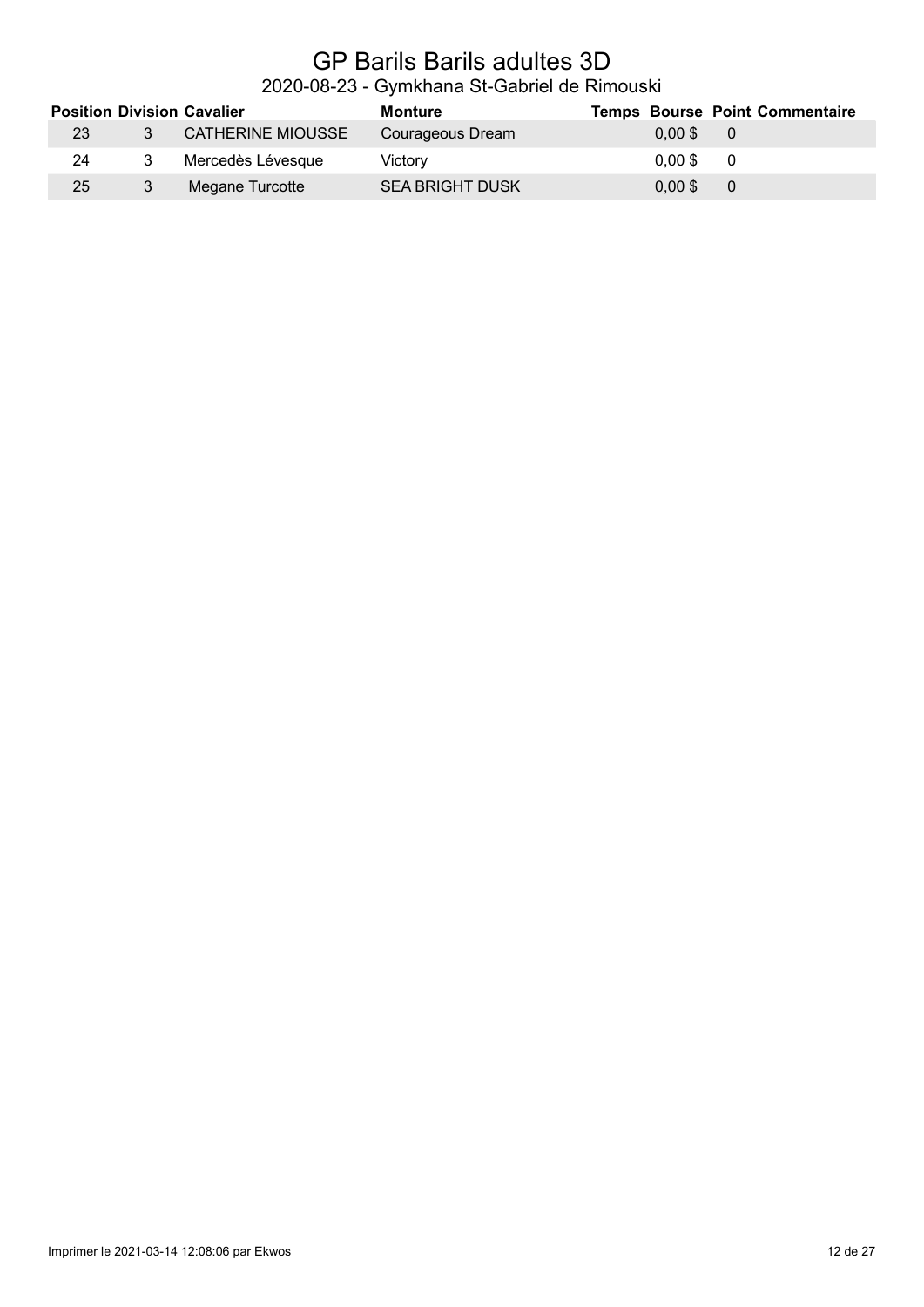#### Jackpot Slalom Jeunes 2020-08-22 - Gymkhana St-Gabriel de Rimouski

|                |                | <b>Position Division Cavalier</b> | <b>Monture</b>        |                 |               | <b>Temps Bourse Point Commentaire</b> |
|----------------|----------------|-----------------------------------|-----------------------|-----------------|---------------|---------------------------------------|
|                | 1              | <b>Taly Picard</b>                | Fast moons gold       |                 | 24.9 86,00 \$ | - 5                                   |
| 2              | 1              | Maika Lavoie                      | <b>JUMPET</b>         | 25.345 57,00 \$ |               | $\overline{4}$                        |
| 3              | 1              | Youri Malenfant                   | Smoothy Splash        | 25.867 0,00 \$  |               | -3                                    |
| 1              | $\mathcal{P}$  | Édith Boucher                     | Alizée Gonzalez       | 27.313 48,00 \$ |               | - 5                                   |
| $\overline{2}$ | $\overline{2}$ | Océane Lavoie                     | Kaya                  |                 | $0,00$ \$     | $\overline{0}$                        |
| 3              | $\overline{2}$ | Jade Tremblay                     | <b>MISS OKIE STAR</b> |                 | $0,00$ \$     | $\overline{0}$                        |
| 4              | $\overline{2}$ | Justine Sirois                    | Charly Belfegor       |                 | $0,00$ \$     | $\overline{0}$                        |
| 5              | $\overline{2}$ | Chloé Caron                       | LP Docs King Leo      |                 | $0,00$ \$     | $\overline{0}$                        |
| 6              | $\overline{2}$ | Jessie Malenfant                  | <b>Rip Current</b>    |                 | $0.00$ \$     | $\overline{0}$                        |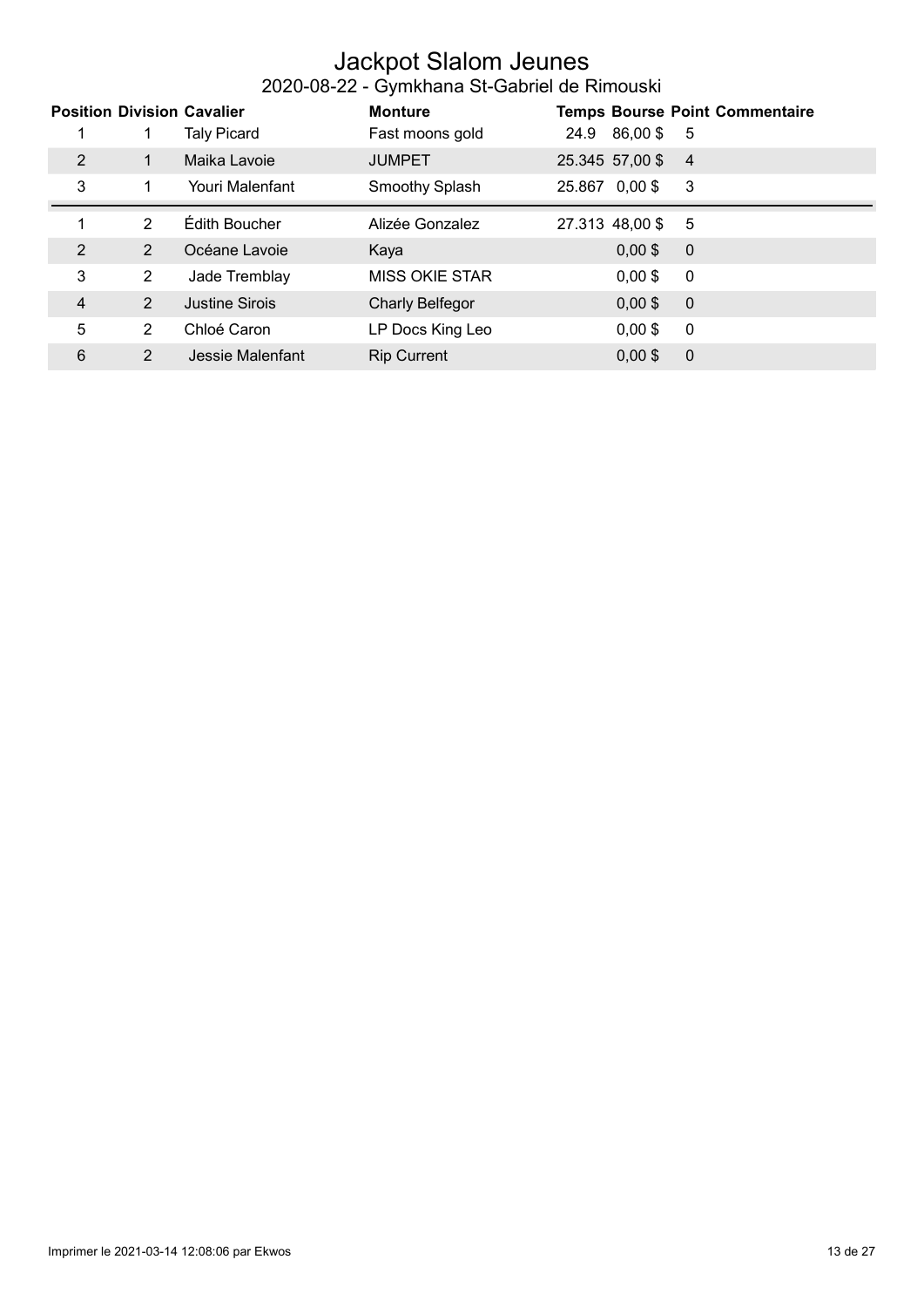# GP Relais 2D

|                | <b>Position Division Cavalier</b> |                                                   | <b>Monture</b>                                       |        |                  | <b>Temps Bourse Point Commentaire</b> |
|----------------|-----------------------------------|---------------------------------------------------|------------------------------------------------------|--------|------------------|---------------------------------------|
| 1              | 1                                 | Chloé Caron<br>Éric Caron                         | LP Docs King Leo<br><b>First Boxe Elder</b>          |        | 20.049 202,00 \$ | $\mathbf{0}$                          |
| $\overline{2}$ | $\mathbf{1}$                      | <b>Annie Ross</b><br><b>Martin Proulx</b>         | <b>LIMDECK ARROW</b><br><b>SNOW STREAKER</b>         |        | 20.081 158,00 \$ | $\mathbf 0$                           |
| 3              | $\mathbf 1$                       | <b>MATHIEU SAVOIE</b><br>Meggie Parent            | <b>GOOD DIRECTION</b><br>Special 007                 |        | 20.239 120,00 \$ | $\mathbf{0}$                          |
| 4              | $\mathbf{1}$                      | <b>Megann Desrosiers</b><br>Megane Turcotte       | <b>FRENCH SPECIAL LADY</b><br><b>SEA BRIGHT DUSK</b> | 20.75  | $0,00$ \$        | $\mathbf 0$                           |
| $\mathbf{1}$   | $\overline{2}$                    | <b>Patrick Lavoie</b><br><b>Frederick Ouellet</b> | Moochie Can Roll<br>Ozzy of Ozz                      |        | 21.084 113,00 \$ | $\mathbf 0$                           |
| $\overline{2}$ | $\overline{2}$                    | <b>Martin Plante</b><br>Keliane Taillon           | <b>Misread Secret</b><br><b>River Storm Jewels</b>   |        | 21.129 38,00 \$  | $\boldsymbol{0}$                      |
| 3              | 2                                 | <b>Elisabeth Asselin</b><br>Jade Tremblay         | <b>SMOKE N RUNAWAY</b><br><b>MISS OKIE STAR</b>      | 21.172 | $0,00$ \$        | $\mathbf 0$                           |
| 4              | $\overline{2}$                    | Elisabeth Asselin<br><b>Emily Marcouiller</b>     | Long Night<br><b>Chubble Maker</b>                   | 21.463 | $0,00$ \$        | $\mathbf 0$                           |
| 5              | $\overline{2}$                    | Maika Lavoie<br>Océane Lavoie                     | <b>JUMPET</b><br>Kaya                                | 23.39  | $0,00$ \$        | $\mathbf 0$                           |
| 6              | $\overline{2}$                    | Marie Helene Cloutier<br>Jessie Malenfant         | Smoothy Splash<br><b>Rip Current</b>                 | 25.752 | $0,00$ \$        | $\mathbf 0$                           |
| $\overline{7}$ | $\overline{2}$                    | <b>Brittany Sirois</b><br>Alycia Pelletier        | Amazing fireball<br><b>MDC's Dark Revelation</b>     |        | $0,00$ \$        | $\mathbf 0$                           |
| 8              | $\overline{2}$                    | Rosalie Hétu<br>Christian Hetu                    | Makika Fancy Remix<br>Marisa Jazz Fire               |        | $0,00$ \$        | $\mathbf 0$                           |
| 9              | $\overline{2}$                    | Mégane Landry<br>Maya Ouellet                     | Zippo pine redford<br>Bay mignone Air Force          |        | $0,00$ \$        | $\Omega$                              |
| 10             | $\overline{2}$                    | Naomy Albert<br>Mélyna Marquis                    | <b>AMAZING SPIRIT</b><br>Kalypso                     |        | $0,00$ \$        | $\boldsymbol{0}$                      |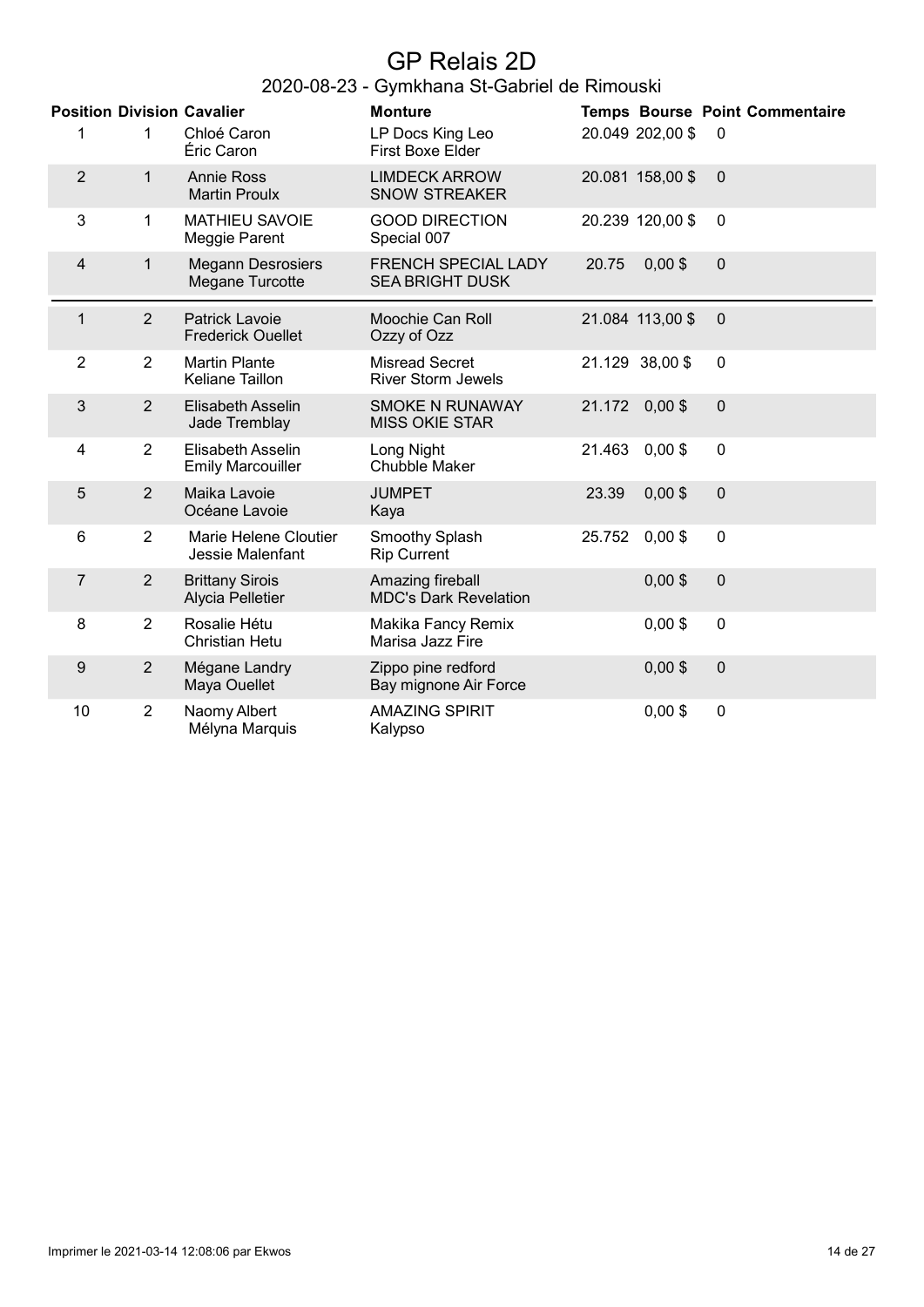#### Jackpot Slalom Adulte 2020-08-22 - Gymkhana St-Gabriel de Rimouski

|                   |                | <b>Position Division Cavalier</b> | <b>Monture</b>             | <b>Temps Bourse Point Commentaire</b> |
|-------------------|----------------|-----------------------------------|----------------------------|---------------------------------------|
|                   | 1              | Tony Landry                       | <b>EASY TYSON LADY</b>     | 22.674 97,00 \$<br>-5                 |
| 2                 | $\mathbf{1}$   | <b>Bastien Landry</b>             | <b>MISS FORMAL DASH</b>    | 22.722 83,00 \$<br>$\overline{4}$     |
| $\mathbf{1}$      | $\overline{2}$ | Serge Grondin                     | THE HEART                  | 24.191 45,00 \$<br>5                  |
| 2                 | $\overline{2}$ | Marjorie Talbot                   | SPIRIT HOLLYWOOD TAC       | 26.806 25,00 \$<br>4                  |
| 3                 | 2              | <b>SYLVAIN PAQUET</b>             | Quedow Play Girl           | 3<br>28.093 0,00 \$                   |
| 4                 | $\overline{2}$ | Mercedès Lévesque                 | Victory                    | $\overline{2}$<br>28.666 0,00 \$      |
| 5                 | $\overline{2}$ | Marjorie Talbot                   | LUCK A CHANCE              | $33.36$ 0,00 \$<br>$\overline{1}$     |
| 6                 | $\overline{2}$ | Patrick Lavoie                    | Moochie Can Roll           | 35.368 0,00 \$<br>$\mathbf 0$         |
| 7                 | 2              | <b>Francis Viel</b>               | Lady Boulet                | $0,00$ \$<br>$\mathbf 0$              |
| 8                 | $\overline{2}$ | <b>Megann Desrosiers</b>          | <b>FRENCH SPECIAL LADY</b> | $0,00$ \$<br>$\mathbf 0$              |
| 9                 | 2              | Keliane Taillon                   | <b>River Storm Jewels</b>  | $0,00$ \$<br>$\mathbf 0$              |
| 10                | $\overline{2}$ | <b>Olivier Gauthier</b>           | The Deal                   | $\mathbf 0$<br>$0,00$ \$              |
| 11                | $\overline{2}$ | Marie Helene Cloutier             | Smoothy Splash             | $0,00$ \$<br>$\mathbf 0$              |
| $12 \overline{ }$ | 2              | Megane Turcotte                   | <b>SEA BRIGHT DUSK</b>     | $0,00$ \$<br>$\mathbf 0$              |
| 13                | $\overline{2}$ | Alexandra Soucy                   | <b>Glorie For Yankee</b>   | $0,00$ \$<br>$\mathbf 0$              |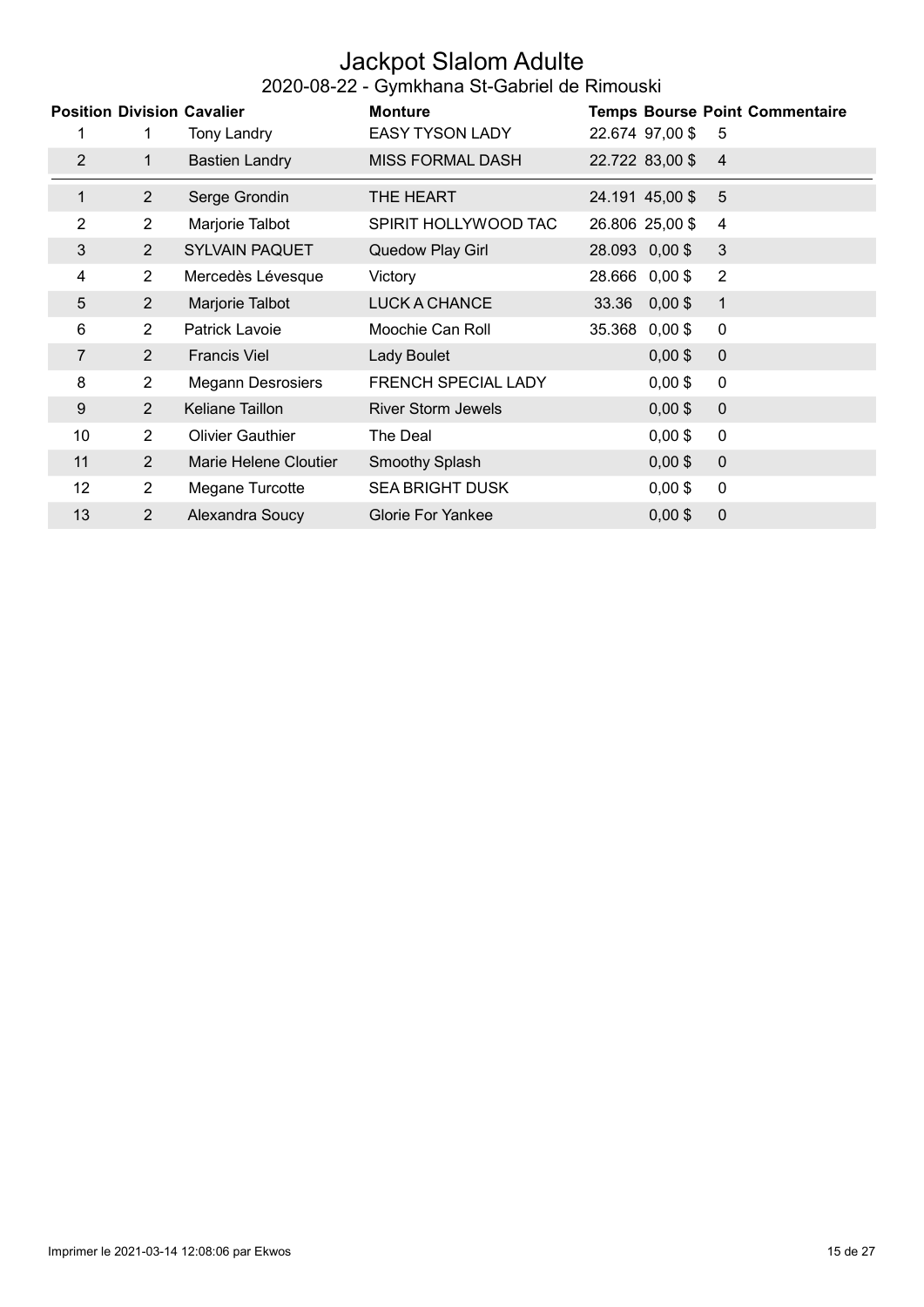#### GP Slalom open 3D 2020-08-23 - Gymkhana St-Gabriel de Rimouski

|                |                | ∸∪∽ ∪∪ ∽                          | <b>Primitional Official Caption as infinited</b> |        |                  |                                       |
|----------------|----------------|-----------------------------------|--------------------------------------------------|--------|------------------|---------------------------------------|
|                |                | <b>Position Division Cavalier</b> | <b>Monture</b>                                   |        |                  | <b>Temps Bourse Point Commentaire</b> |
| 1              | 1              | <b>Bastien Landry</b>             | <b>MISS FORMAL DASH</b>                          |        | 21.526 198,00 \$ | $\mathbf 0$                           |
| $\overline{2}$ | $\mathbf{1}$   | <b>Tony Landry</b>                | <b>EASY TYSON LADY</b>                           |        | 22.067 186,00 \$ | $\mathbf{0}$                          |
| $\mathbf{1}$   | 3              | <b>Taly Picard</b>                | Fast moons gold                                  |        | 24.461 98,00 \$  | $\mathbf 0$                           |
| 2              | 3              | <b>Martin Plante</b>              | <b>Misread Secret</b>                            |        | 26.295 57,00 \$  | 0                                     |
| 3              | $\mathbf{3}$   | Mercedès Lévesque                 | Victory                                          | 26.506 | $0,00$ \$        | $\mathbf 0$                           |
| 4              | 3              | Édith Boucher                     | Alizée Gonzalez                                  | 27.148 | $0,00$ \$        | 0                                     |
| 5              | 3              | Marjorie Talbot                   | LUCK A CHANCE                                    | 27.564 | $0,00$ \$        | $\overline{0}$                        |
| 6              | 3              | Jessie Malenfant                  | <b>Rip Current</b>                               | 28.622 | $0,00$ \$        | $\mathbf 0$                           |
| 7              | 3              | <b>SYLVAIN PAQUET</b>             | Quedow Play Girl                                 | 28.703 | $0,00$ \$        | $\pmb{0}$                             |
| 8              | 3              | Marie Helene Cloutier             | Smoothy Splash                                   | 28.807 | $0,00$ \$        | $\mathbf 0$                           |
| 9              | 3              | Keliane Taillon                   | <b>River Storm Jewels</b>                        | 37.749 | $0,00$ \$        | $\mathbf 0$                           |
| 10             | 3              | Meggie Parent                     | Special 007                                      |        | $0,00$ \$        | $\mathbf 0$                           |
| 11             | 3              | Marjorie Talbot                   | SPIRIT HOLLYWOOD TAC                             |        | $0,00$ \$        | $\mathbf 0$                           |
| 12             | 3              | <b>Francis Viel</b>               | Lady Boulet                                      |        | $0,00$ \$        | $\mathbf 0$                           |
| 13             | $\mathfrak{B}$ | <b>Olivier Gauthier</b>           | The Deal                                         |        | $0,00$ \$        | $\pmb{0}$                             |
| 14             | $\mathbf{3}$   | Serge Grondin                     | THE HEART                                        |        | $0,00$ \$        | $\mathbf 0$                           |
| 15             | 3              | Alexandra Soucy                   | Glorie For Yankee                                |        | $0,00$ \$        | $\mathbf 0$                           |
| 16             | 3              | <b>Megann Desrosiers</b>          | FRENCH SPECIAL LADY                              |        | $0,00$ \$        | $\mathbf 0$                           |
| 17             | 3              | Jade Tremblay                     | <b>MISS OKIE STAR</b>                            |        | $0,00$ \$        | $\mathbf 0$                           |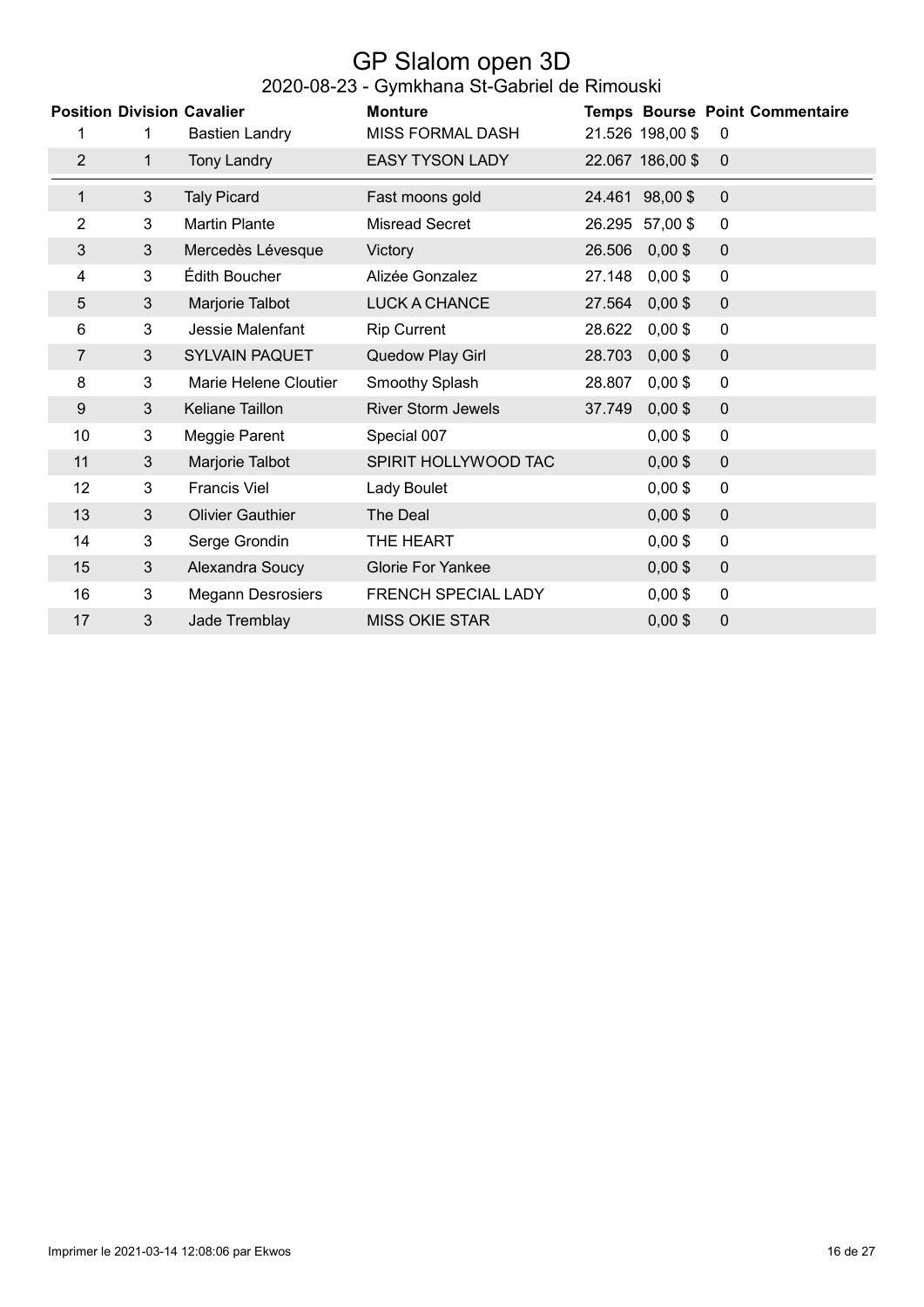### Barils Futurité

### 2020-08-22 - Gymkhana St-Gabriel de Rimouski

|                | <b>Position Division Cavalier</b> | <b>Monture</b>       |                   | <b>Temps Bourse Point Commentaire</b> |
|----------------|-----------------------------------|----------------------|-------------------|---------------------------------------|
|                | Léonie Dumont                     | Fire Otoe Bar        | 17.606 55,00 \$ 5 |                                       |
| 2              | Melanie Lepage                    | DL Yo Mis Peppy Star | 23.971 45,00 \$ 4 |                                       |
| 3              | <b>VICKY D'AMOURS</b>             | SW Boudica           | 28.005 0,00 \$    | - 3                                   |
| $\overline{4}$ | Myriam Jalbert Caron              | Lady Corona          | 28.219 0,00 \$    | $\overline{2}$                        |
| 5              | <b>Charlie Guilbault</b>          | Mae                  | $0.00$ \$         | 0                                     |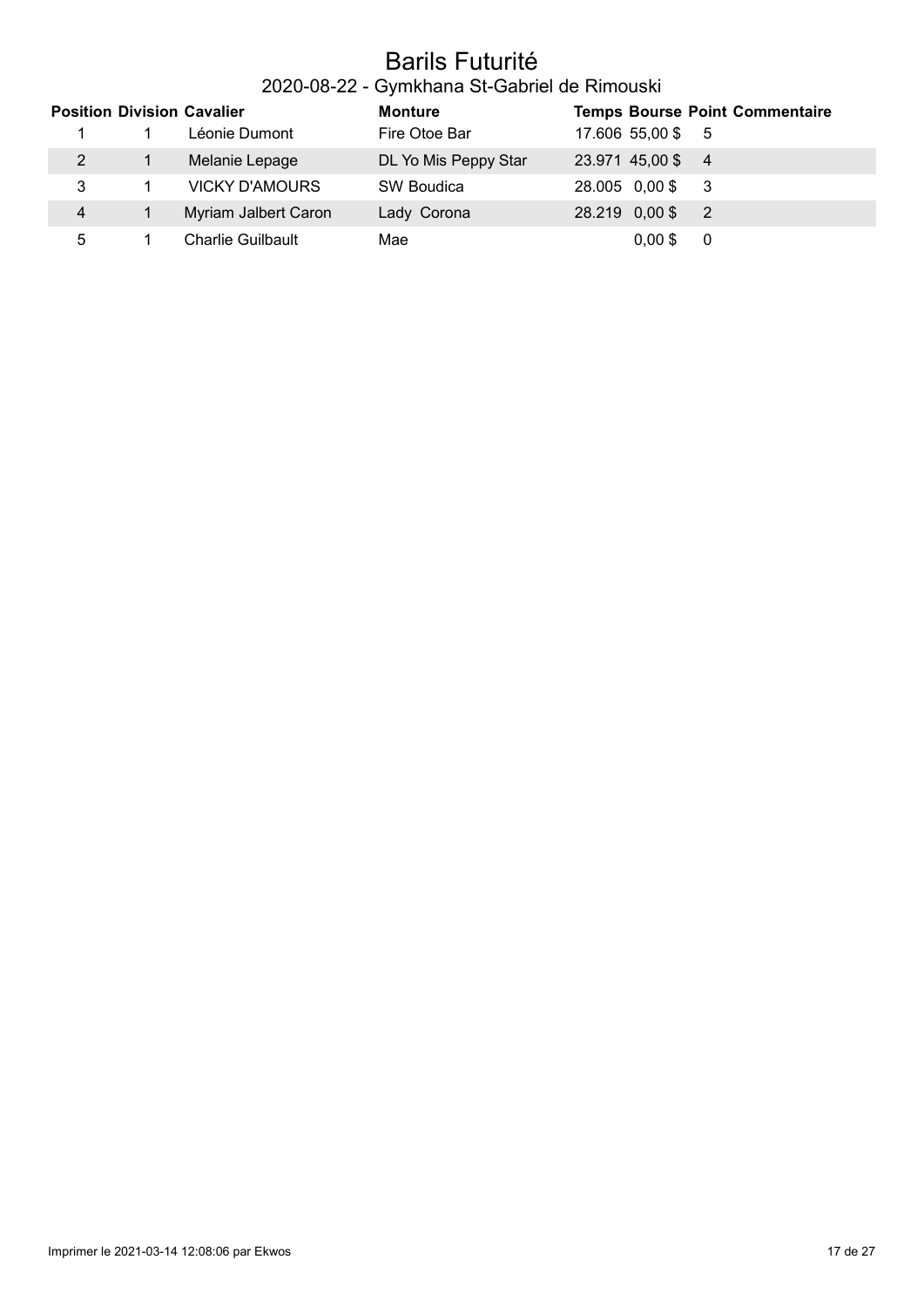# GP Tour 2D

### 2020-08-23 - Gymkhana St-Gabriel de Rimouski

|                |                | <b>Position Division Cavalier</b> | <b>Monture</b>            |       |                 | <b>Temps Bourse Point Commentaire</b> |
|----------------|----------------|-----------------------------------|---------------------------|-------|-----------------|---------------------------------------|
| 1              | 1              | <b>MATHIEU SAVOIE</b>             | <b>GOOD DIRECTION</b>     |       | 8.162 125,00 \$ | 0                                     |
| $\overline{2}$ | $\mathbf{1}$   | Chloé Caron                       | LP Docs King Leo          |       | 8.358 114,00 \$ | $\mathbf 0$                           |
| 3              | 1              | Elisabeth Asselin                 | Long Night                | 8.444 | 86,00\$         | $\pmb{0}$                             |
| 4              | $\mathbf{1}$   | <b>Annie Ross</b>                 | <b>LIMDECK ARROW</b>      | 8.496 | 57,00 \$        | $\mathbf 0$                           |
| 5              | 1              | Éric Caron                        | First Boxe Elder          | 8.516 | $0,00$ \$       | 0                                     |
| 6              | 1              | <b>Emily Marcouiller</b>          | Chubble Maker             | 8.541 | $0,00$ \$       | $\mathbf 0$                           |
| 7              | $\mathbf 1$    | <b>Martin Proulx</b>              | <b>SNOW STREAKER</b>      | 8.541 | $0,00$ \$       | $\mathbf 0$                           |
| 8              | $\mathbf{1}$   | Meggie Parent                     | Special 007               | 8.627 | $0,00$ \$       | $\pmb{0}$                             |
| 9              | $\mathbf{1}$   | Elisabeth Asselin                 | <b>SMOKE N RUNAWAY</b>    | 8.641 | $0,00$ \$       | 0                                     |
| 1              | $\overline{2}$ | Marjorie Talbot                   | SPIRIT HOLLYWOOD TAC      | 8.892 | 103,00 \$       | $\mathbf 0$                           |
| $\overline{2}$ | $\overline{2}$ | Megane Turcotte                   | <b>SEA BRIGHT DUSK</b>    | 9.036 | 57,00 \$        | $\pmb{0}$                             |
| 3              | $\overline{2}$ | <b>Martin Plante</b>              | <b>Misread Secret</b>     | 9.055 | 29,00\$         | $\mathbf 0$                           |
| 4              | $\overline{2}$ | Keliane Taillon                   | <b>River Storm Jewels</b> | 9.171 | $0,00$ \$       | $\mathbf 0$                           |
| 5              | $\overline{2}$ | Cassandra Simard                  | Can Get a Funny Roll      | 9.267 | $0,00$ \$       | $\mathbf 0$                           |
| $\,6$          | $\overline{2}$ | <b>Christian Hetu</b>             | Marisa Jazz Fire          | 9.29  | $0,00$ \$       | $\pmb{0}$                             |
| 7              | $\overline{2}$ | léana Jean                        | <b>Rubis</b>              | 9.317 | $0,00$ \$       | $\pmb{0}$                             |
| 8              | $\overline{2}$ | <b>Tim Martin</b>                 | SW Boudica                | 9.636 | $0,00$ \$       | $\mathbf 0$                           |
| 9              | 2              | Alexanne Lefrançois               | Whisky Joe                | 9.662 | $0,00$ \$       | $\mathbf 0$                           |
| 10             | $\overline{2}$ | Rosalie Hétu                      | Makika Fancy Remix        | 9.786 | $0,00$ \$       | $\mathbf 0$                           |
| 11             | $\overline{2}$ | <b>Olivier Gauthier</b>           | Coronas Chrome            |       | $0,00$ \$       | $\pmb{0}$                             |
| 12             | 2              | <b>Francis Viel</b>               | <b>Lady Boulet</b>        |       | $0,00$ \$       | $\pmb{0}$                             |
| 13             | $\overline{2}$ | Serge Grondin                     | THE HEART                 |       | $0,00$ \$       | $\mathbf 0$                           |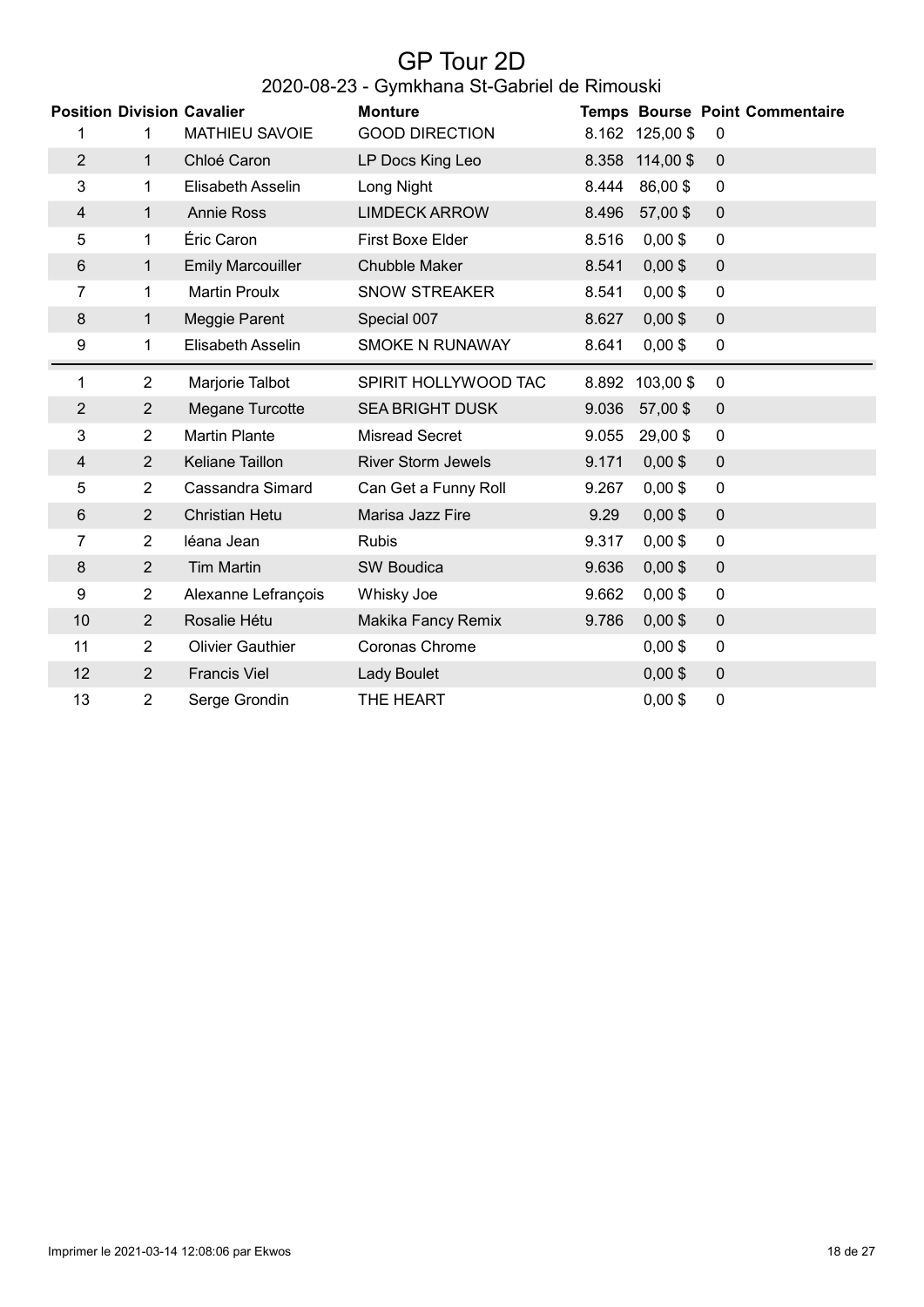## Jackpot Barils Adultes

#### 2020-08-22 - Gymkhana St-Gabriel de Rimouski

| <b>Position Division Cavalier</b> |                     |                                        | <b>Monture</b>                |        |                        | <b>Temps Bourse Point Commentaire</b> |
|-----------------------------------|---------------------|----------------------------------------|-------------------------------|--------|------------------------|---------------------------------------|
| 1                                 | 1                   | Marc André Grondin                     | HS Victory No Teasin          |        | 16.499 139,00 \$       | 5                                     |
| $\overline{2}$                    | 1                   | <b>Tony Landry</b>                     | <b>IVORY COVERGIRL</b>        |        | 16.71 126,00 \$        | $\overline{4}$                        |
| 3                                 | 1                   | Melanie Thibault                       | <b>AMAZING KICK</b>           |        | 16.854 113,00 \$       | 3                                     |
| $\overline{4}$                    | $\mathbf{1}$        | <b>Francis Viel</b>                    | Lady Boulet                   | 17.099 | $0,00$ \$              | $\overline{2}$                        |
| 5                                 | 1                   | Keven Charest Beaulieu                 | <b>Cougars Pistol</b>         | 17.102 | $0,00$ \$              | 1                                     |
| 6                                 | 1                   | <b>MARIANE MORIN</b>                   | Chasing my Thrills            | 17.158 | $0,00$ \$              | $\pmb{0}$                             |
| 7                                 | 1                   | <b>Bastien Landry</b>                  | <b>MISS FORMAL DASH</b>       | 17.277 | $0,00$ \$              | $\mathbf 0$                           |
| 8                                 | 1                   | Naomy Albert                           | <b>AMAZING SPIRIT</b>         | 17.285 | $0,00$ \$              | $\pmb{0}$                             |
| 9                                 | 1                   | Mélyna Marquis                         | Kalypso                       | 17.401 | $0,00$ \$              | $\mathbf 0$                           |
| 10                                | $\mathbf{1}$        | Éric Caron                             | <b>First Boxe Elder</b>       | 17.404 | $0,00$ \$              | $\pmb{0}$                             |
| 11                                | 1                   | Manon D'Amours                         | ALL AMERICAN PEACH            | 17.407 | $0,00$ \$              | 0                                     |
| 12                                | 1                   | Alexandra Soucy                        | <b>Glorie For Yankee</b>      | 17.416 | $0,00$ \$              | $\mathbf 0$                           |
| 13                                | 1                   | <b>Martin Proulx</b>                   | <b>SNOW STREAKER</b>          | 17.428 | $0,00$ \$              | $\mathbf 0$                           |
| 14                                | 1                   | <b>CATHERINE MIOUSSE</b>               | <b>Courageous Dream</b>       | 17.474 | $0,00$ \$              | $\pmb{0}$                             |
| 15                                | 1                   | <b>MATHIEU SAVOIE</b>                  | Dashin'N Screamin             | 17.475 | $0,00$ \$              | $\mathbf 0$                           |
| 1                                 | $\overline{2}$      | Daren Fortin                           | SWEET FLYING GUY              |        | 17.522 101,00 \$       | 5                                     |
| $\overline{c}$                    | $\overline{2}$      | <b>Martin Proulx</b>                   | <b>LIMDECK ARROW</b>          |        | 17.597 88,00 \$        | $\overline{4}$                        |
| 3                                 | $\overline{2}$      | Elisabeth Asselin                      | SMOKE N RUNAWAY               | 17.666 | $0,00$ \$              | 3                                     |
| 4                                 | $\overline{2}$      | Laura Noel                             | Dry doc Racer                 | 17.805 | $0,00$ \$              | $\overline{2}$                        |
| 5                                 | $\overline{2}$      | Serge Grondin                          | THE HEART                     | 17.892 | $0,00$ \$              | 1                                     |
|                                   |                     |                                        |                               |        |                        |                                       |
| 1                                 | 3                   | Laurie Groleau Malenfant               | FRENCH SPECIAL LADY           |        | 18.082 63,00 \$        | 5                                     |
| $\overline{c}$                    | $\mathbf{3}$        | <b>CATHERINE MIOUSSE</b>               | Stolli                        | 18.095 | $0,00$ \$              | $\overline{4}$                        |
| 3                                 | 3                   | <b>Megann Desrosiers</b>               | Remember the music            | 18.764 | $0,00$ \$              | 3                                     |
| 4                                 | $\mathfrak{S}$      | <b>Cassandra Simard</b>                | Can Get a Funny Roll          | 18.828 | $0,00$ \$              | $\overline{2}$                        |
| 5                                 | 3                   | <b>CATHERINE MIOUSSE</b>               | STOP AND DASH MAN             |        | 19.111 0,00 \$         | 1                                     |
| 6                                 | 3                   | Marjorie Talbot                        | LUCK A CHANCE                 | 19.237 | $0,00$ \$              | 0                                     |
| 7                                 | 3                   | <b>SYLVAIN PAQUET</b>                  | Quedow Play Girl              | 19.404 | $0,00$ \$              | $\mathbf 0$                           |
| 8                                 | 3                   | Keliane Taillon                        | <b>River Storm Jewels</b>     | 20.702 | $0,00$ \$              | $\overline{0}$                        |
| 9                                 | 3                   | Patrick Lavoie                         | Moochie Can Roll              | 21.062 | $0,00$ \$              | $\mathbf 0$                           |
| 10                                | $\mathfrak{B}$      | Kristina Durette                       | SPARKLING JAC                 | 23.753 | $0,00$ \$              | $\pmb{0}$                             |
| 11                                | 3                   | Roxanne Dubé                           | Enzo                          | 24.025 | $0,00$ \$              | $\mathbf 0$                           |
| 12                                | 3                   | Élodie Bouchard                        | lady Rosie                    | 26.787 | $0,00$ \$              | $\mathbf 0$                           |
| 13                                | 3                   | Nellie Bellavance                      | precious fire french          | 28.114 | $0,00$ \$              | $\mathbf 0$                           |
| 14                                | 3                   | <b>MELINA COLLIN</b>                   | <b>Skirt on Fire</b>          | 52.917 | $0,00$ \$              | $\mathbf 0$                           |
| 15                                | $\mathbf{3}$        | <b>Tony Landry</b>                     | <b>EASY TYSON LADY</b>        |        | $0,00$ \$              | $\pmb{0}$                             |
| 16                                | 3                   | Marjorie Talbot                        | SPIRIT HOLLYWOOD TAC          |        | $0,00$ \$              | $\overline{0}$                        |
| 17                                | $\overline{3}$      | <b>Tim Martin</b>                      | VF DESIGN OF SPEED            |        | $0,00$ \$              | $\overline{0}$                        |
| 18                                | 3                   | Melanie Lepage                         | DL Yo Mis Peppy Star          |        | $0,00$ \$              | $\pmb{0}$                             |
| 19                                | 3                   | <b>Olivier Gauthier</b>                | The Deal                      |        | $0,00$ \$              | 0                                     |
| 20                                | $\mathfrak{S}$<br>3 | léana Jean<br><b>Sharlie Pelletier</b> | <b>Rubis</b><br>Chubble Maker |        | $0,00$ \$<br>$0,00$ \$ | $\pmb{0}$<br>$\pmb{0}$                |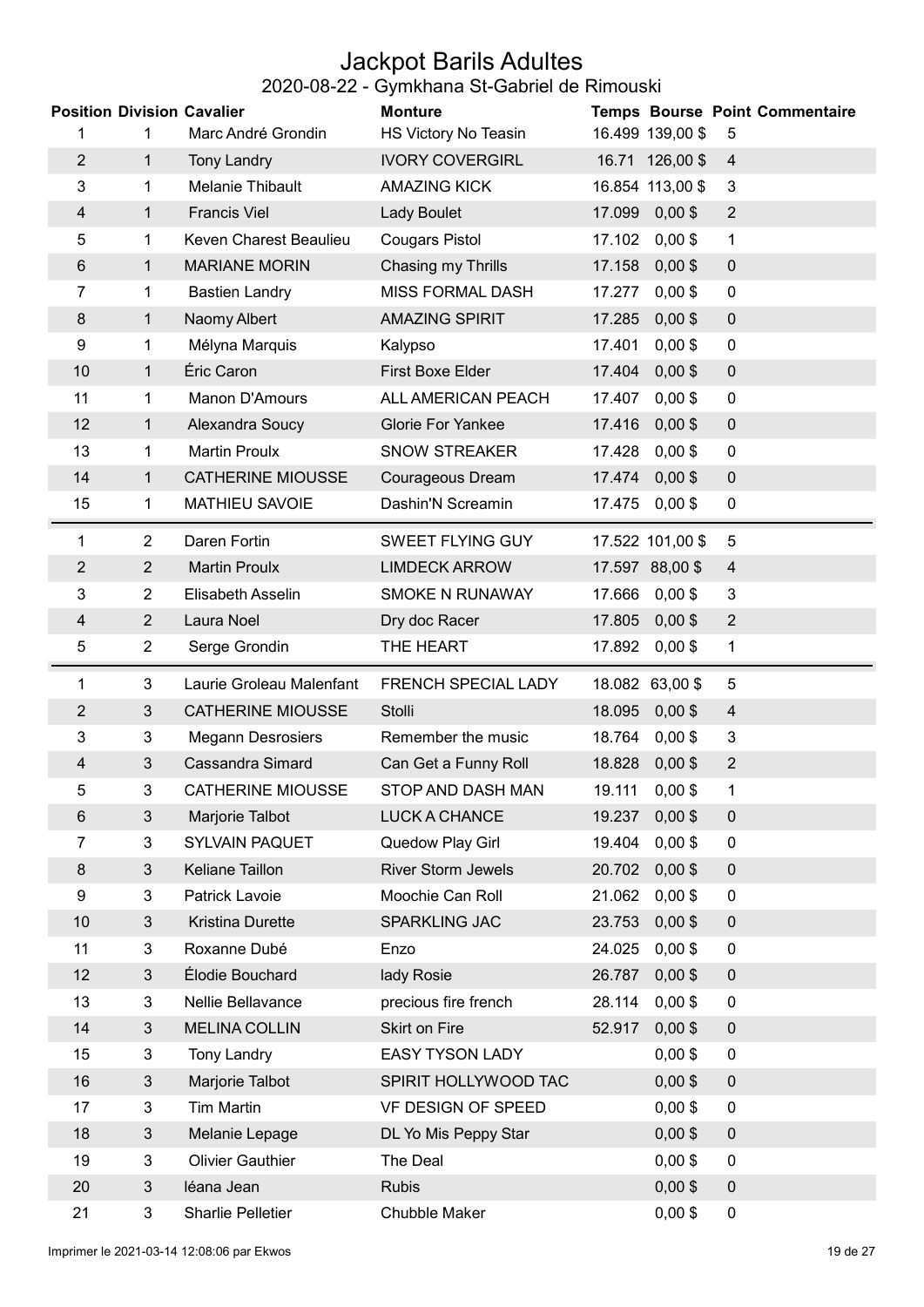#### Jackpot Barils Adultes 2020-08-22 - Gymkhana St-Gabriel de Rimouski

|           |   | <b>Position Division Cavalier</b> | Monture           | <b>Temps Bourse Point Commentaire</b> |  |
|-----------|---|-----------------------------------|-------------------|---------------------------------------|--|
| <b>22</b> | 3 | ⊟ Mercedès Lévesque               | <b>Victory</b>    | $0.00$ \$ 0                           |  |
| 23        | 3 | Julien Paguet                     | Good N Sweet Fire | $0.00$ \$ 0                           |  |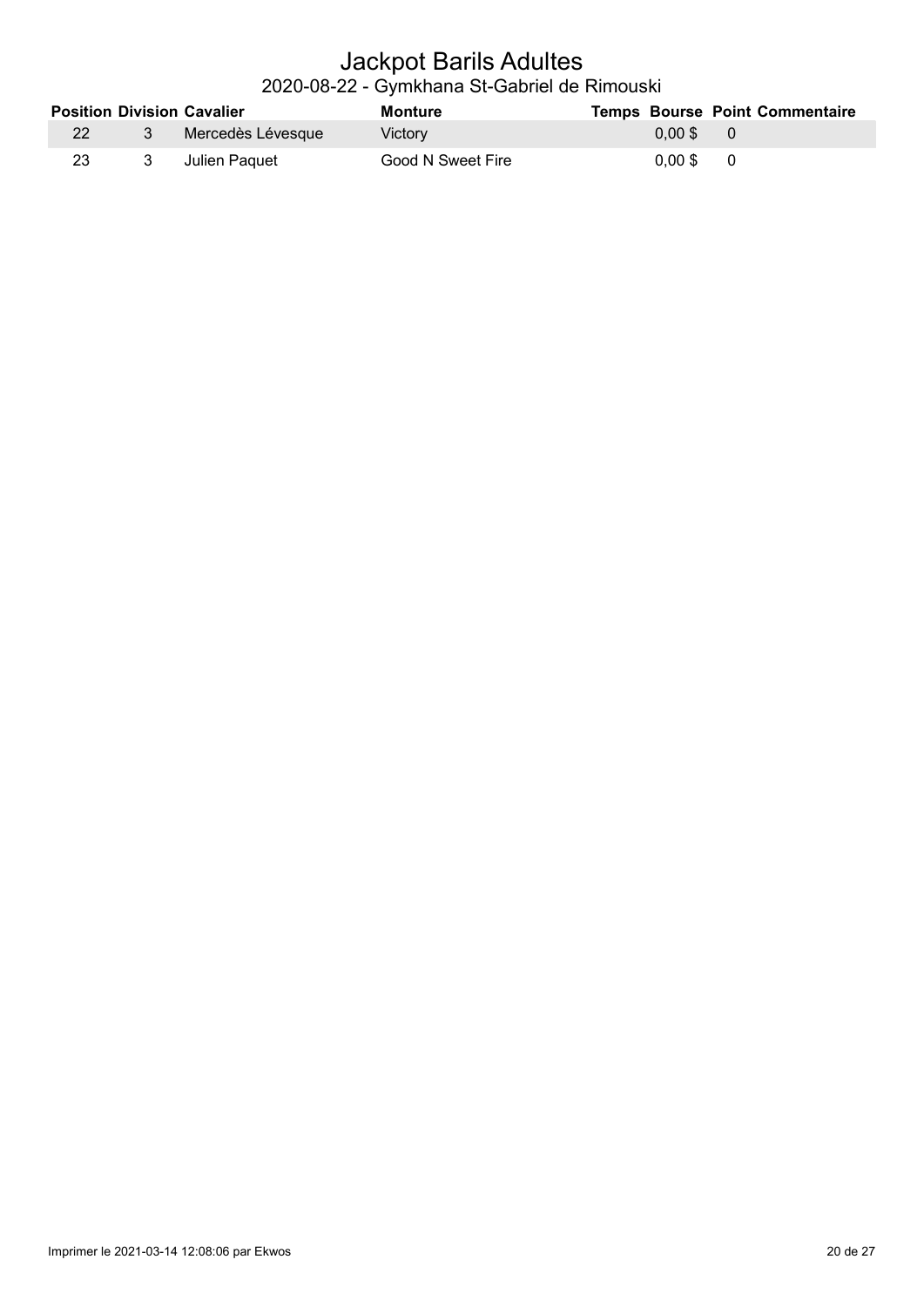#### Jackpot Aller Retour Adultes 2020-08-22 - Gymkhana St-Gabriel de Rimouski

|                |                | ---- -- --                        |                           |        |                |                                       |
|----------------|----------------|-----------------------------------|---------------------------|--------|----------------|---------------------------------------|
|                |                | <b>Position Division Cavalier</b> | <b>Monture</b>            |        |                | <b>Temps Bourse Point Commentaire</b> |
|                | 1              | <b>Bastien Landry</b>             | <b>MISS FORMAL DASH</b>   |        | 8.404 90,00 \$ | 5                                     |
| $\overline{2}$ | $\mathbf{1}$   | Julien Paquet                     | <b>Good N Sweet Fire</b>  |        | 8.534 77,00 \$ | $\overline{4}$                        |
| 3              | 1              | <b>Martin Proulx</b>              | <b>SNOW STREAKER</b>      |        | 8.572 64,00 \$ | 3                                     |
| 4              | $\mathbf{1}$   | Serge Grondin                     | THE HEART                 | 8.709  | $0,00$ \$      | $\overline{2}$                        |
| 5              | 1              | Marc André Grondin                | HS Victory No Teasin      | 8.755  | $0,00$ \$      | $\mathbf{1}$                          |
| 6              | 1              | Alexandra Soucy                   | Glorie For Yankee         | 8.838  | $0,00$ \$      | $\pmb{0}$                             |
| 7              | 1              | Elisabeth Asselin                 | SMOKE N RUNAWAY           | 8.899  | $0,00$ \$      | 0                                     |
| 1              | $\overline{2}$ | <b>MATHIEU SAVOIE</b>             | Dashin'N Screamin         | 8.935  | 58,00\$        | 5                                     |
| $\overline{2}$ | $\overline{2}$ | Laurie Groleau Malenfant          | FRENCH SPECIAL LADY       |        | 8.956 32,00 \$ | $\overline{4}$                        |
| 3              | $\overline{2}$ | David Langlois                    | SPARKLING JAC             | 8.998  | $0,00$ \$      | $\mathbf{3}$                          |
| 4              | $\overline{2}$ | Keliane Taillon                   | <b>River Storm Jewels</b> | 9.039  | $0,00$ \$      | $\overline{2}$                        |
| 5              | $\overline{2}$ | <b>Francis Viel</b>               | Lady Boulet               | 9.092  | $0,00$ \$      | 1                                     |
| $\,6\,$        | $\overline{2}$ | <b>Martin Plante</b>              | <b>Misread Secret</b>     | 9.119  | $0,00$ \$      | $\mathbf 0$                           |
| 7              | $\overline{2}$ | Marjorie Talbot                   | SPIRIT HOLLYWOOD TAC      | 9.375  | $0,00$ \$      | $\mathbf 0$                           |
| 8              | $\overline{2}$ | Megane Turcotte                   | <b>SEA BRIGHT DUSK</b>    | 9.434  | $0,00$ \$      | $\mathbf 0$                           |
| 9              | $\overline{2}$ | <b>SYLVAIN PAQUET</b>             | Quedow Play Girl          | 9.617  | $0,00$ \$      | $\mathbf 0$                           |
| 10             | $\overline{2}$ | Marjorie Talbot                   | <b>LUCK A CHANCE</b>      | 10.006 | $0,00$ \$      | $\mathbf 0$                           |
| 11             | $\overline{2}$ | <b>Christian Hetu</b>             | Marisa Jazz Fire          | 10.894 | $0,00$ \$      | $\mathbf 0$                           |
| 12             | $\overline{2}$ | Marie Helene Cloutier             | Smoothy Splash            |        | 11.134 0,00 \$ | $\mathbf{0}$                          |
| 13             | $\overline{2}$ | Élodie Bouchard                   | lady Rosie                | 14.387 | $0,00$ \$      | 0                                     |
| 14             | $\overline{2}$ | <b>Megann Desrosiers</b>          | Remember the music        |        | $0,00$ \$      | $\pmb{0}$                             |
| 15             | $\overline{2}$ | <b>Olivier Gauthier</b>           | The Deal                  |        | $0,00$ \$      | 0                                     |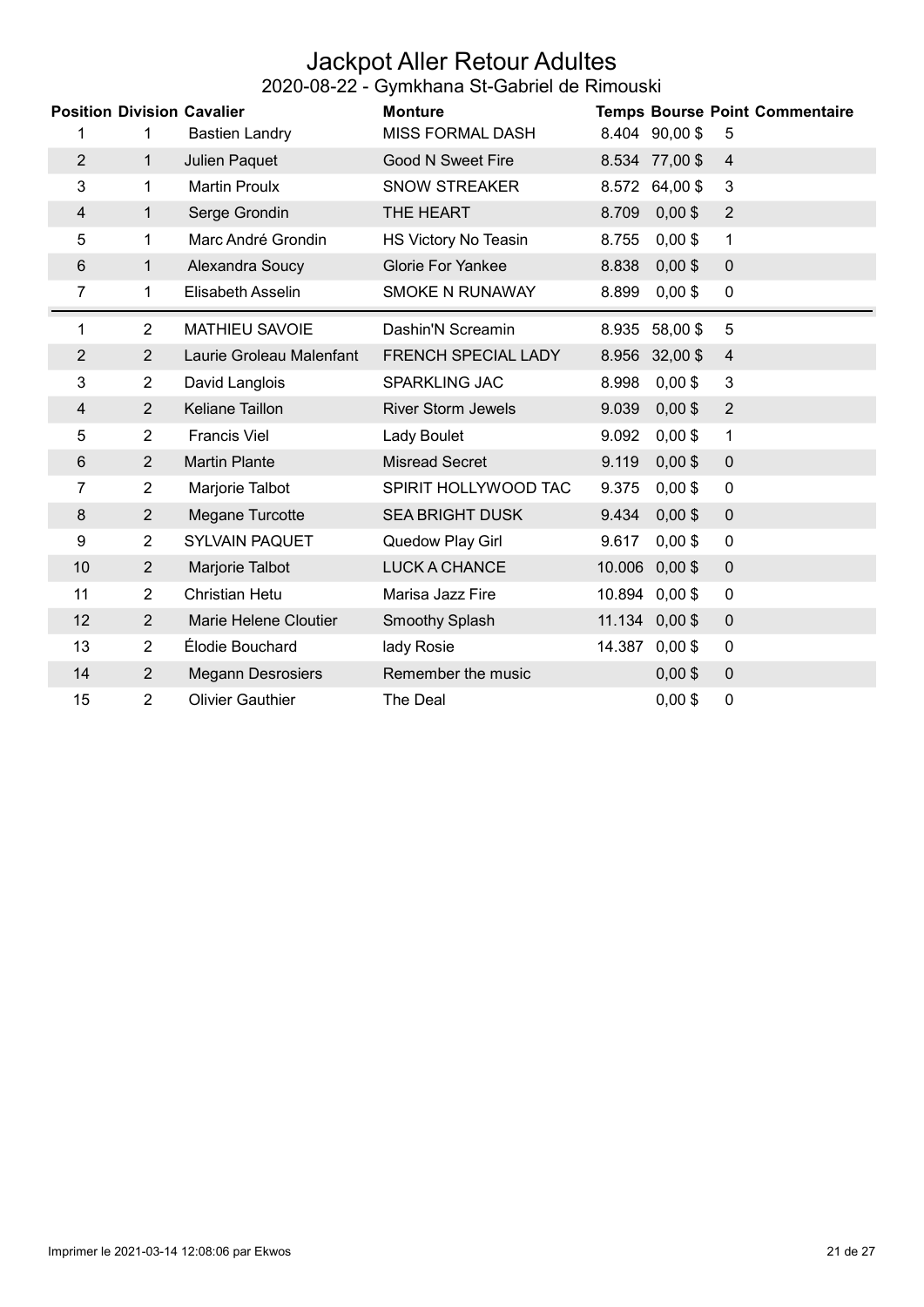### Jackpot Drapeau

#### 2020-08-22 - Gymkhana St-Gabriel de Rimouski

|   |    | <b>Position Division Cavalier</b> | <b>Monture</b>       | <b>Temps Bourse Point Commentaire</b>        |
|---|----|-----------------------------------|----------------------|----------------------------------------------|
|   |    | Marc André Grondin                | HS Victory No Teasin | 48,00\$<br>9.224<br>$\overline{\phantom{0}}$ |
| 2 |    | Serge Grondin                     | THE HEART            | 36,00\$<br>9.871<br>$\overline{\phantom{0}}$ |
| 3 |    | Martin Plante                     | Misread Secret       | $9.985$ 24,00\$<br>- 0                       |
| 4 | 1. | Patrick Lavoie                    | Moochie Can Roll     | 10.649 12,00 \$<br>$\overline{0}$            |
| 5 |    | <b>Francis Viel</b>               | Lady Boulet          | $0.00$ \$<br>10.72<br>- 0                    |
| 6 |    | <b>SYLVAIN PAQUET</b>             | Quedow Play Girl     | $0,00$ \$<br>$\overline{0}$                  |
|   |    | <b>MATHIEU SAVOIE</b>             | RUNAWAY YANKEE       | $0.00$ \$<br>0                               |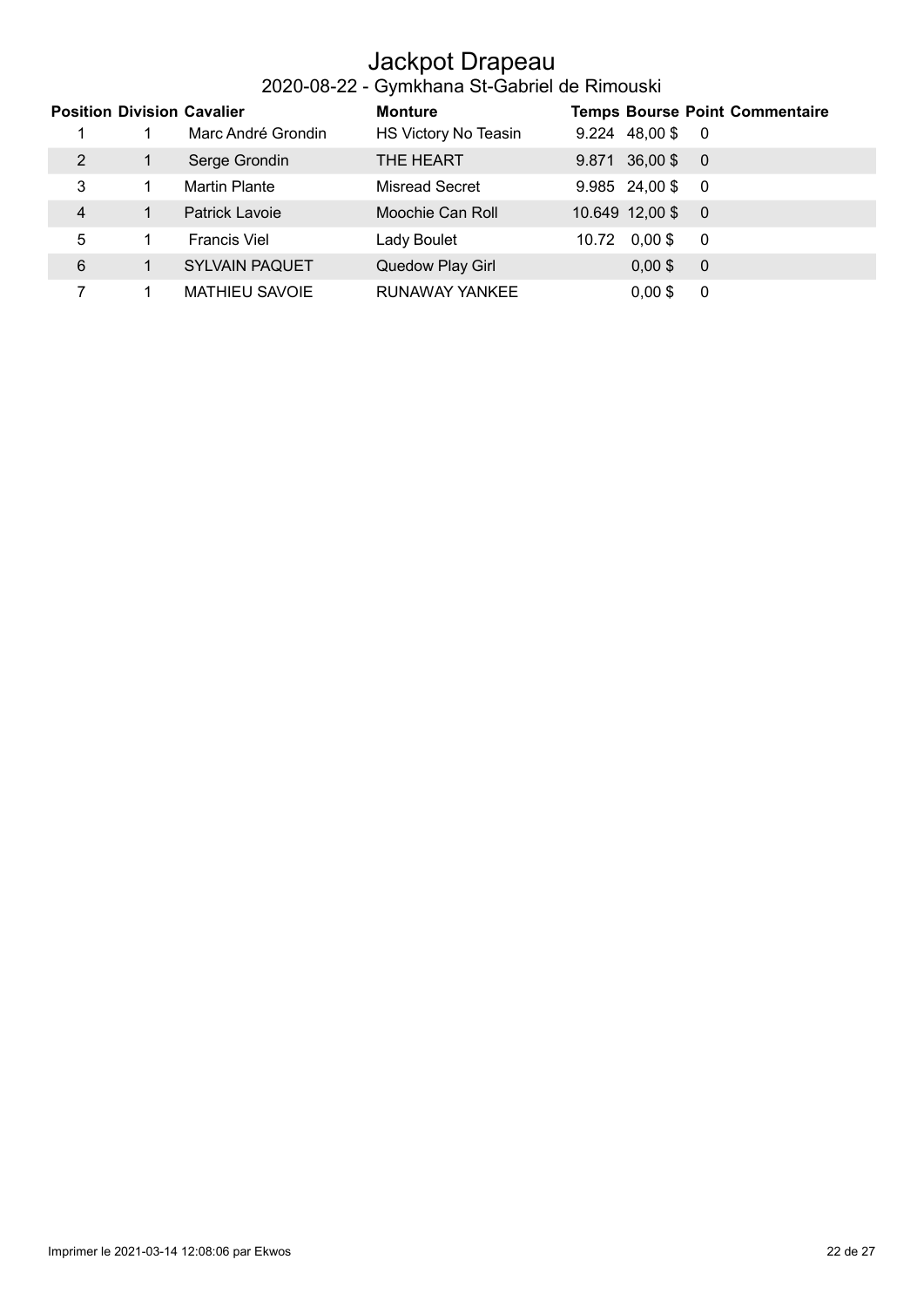#### Jackpot Tour 2020-08-22 - Gymkhana St-Gabriel de Rimouski

| <b>Position Division Cavalier</b> |                |                          | <b>Monture</b>            |        |                | <b>Temps Bourse Point Commentaire</b> |
|-----------------------------------|----------------|--------------------------|---------------------------|--------|----------------|---------------------------------------|
| 1                                 | 1              | <b>MATHIEU SAVOIE</b>    | <b>GOOD DIRECTION</b>     |        | 8.326 87,00 \$ | 5                                     |
| $\overline{2}$                    | $\mathbf{1}$   | <b>Annie Ross</b>        | <b>LIMDECK ARROW</b>      |        | 8.343 74,00 \$ | $\overline{4}$                        |
| 3                                 | $\mathbf{1}$   | <b>Martin Proulx</b>     | <b>SNOW STREAKER</b>      |        | 8.407 62,00 \$ | 3                                     |
| 4                                 | $\mathbf{1}$   | Éric Caron               | First Boxe Elder          | 8.498  | $0,00$ \$      | $\overline{2}$                        |
| 5                                 | $\mathbf{1}$   | Elisabeth Asselin        | <b>SMOKE N RUNAWAY</b>    | 8.536  | $0,00$ \$      | 1                                     |
| $6\phantom{1}$                    | $\mathbf{1}$   | Marjorie Talbot          | SPIRIT HOLLYWOOD TAC      | 8.674  | $0,00$ \$      | $\mathbf 0$                           |
| 7                                 | 1              | Elisabeth Asselin        | Long Night                | 8.728  | $0,00$ \$      | $\pmb{0}$                             |
| 8                                 | 1              | <b>Sharlie Pelletier</b> | <b>Chubble Maker</b>      | 8.81   | $0,00$ \$      | 0                                     |
| $\mathbf{1}$                      | $\overline{2}$ | Keliane Taillon          | <b>River Storm Jewels</b> |        | 8.885 56,00 \$ | 5                                     |
| 2                                 | $\overline{2}$ | <b>Martin Plante</b>     | <b>Misread Secret</b>     |        | 8.917 31,00 \$ | 4                                     |
| 3                                 | $\overline{2}$ | <b>Cassandra Simard</b>  | Can Get a Funny Roll      | 9.033  | $0,00$ \$      | 3                                     |
| 4                                 | $\overline{2}$ | Chloé Caron              | LP Docs King Leo          | 9.127  | $0,00$ \$      | $\overline{2}$                        |
| 5                                 | $\overline{2}$ | Megane Turcotte          | <b>SEA BRIGHT DUSK</b>    | 9.129  | $0,00$ \$      | $\mathbf{1}$                          |
| 6                                 | $\overline{2}$ | Anne Lottinville         | Coronas Chrome            | 9.169  | $0,00$ \$      | $\pmb{0}$                             |
| $\overline{7}$                    | $\overline{2}$ | léana Jean               | <b>Rubis</b>              | 9.269  | $0,00$ \$      | $\pmb{0}$                             |
| 8                                 | $\overline{2}$ | Rosalie Hétu             | Makika Fancy Remix        | 10.039 | $0,00$ \$      | 0                                     |
| $\boldsymbol{9}$                  | $\overline{2}$ | <b>Marie Ouellet</b>     | <b>MOKA</b>               |        | 10.363 0,00 \$ | $\pmb{0}$                             |
| 10                                | $\overline{2}$ | <b>Tim Martin</b>        | SW Boudica                |        | 11.915 0,00 \$ | $\mathbf 0$                           |
| 11                                | $\overline{2}$ | <b>Brittany Sirois</b>   | Amazing fireball          |        | $0,00$ \$      | $\mathbf 0$                           |
| 12                                | $\overline{2}$ | <b>Christian Hetu</b>    | Marisa Jazz Fire          |        | $0,00$ \$      | 0                                     |
| 13                                | 2              | Serge Grondin            | THE HEART                 |        | $0,00$ \$      | 0                                     |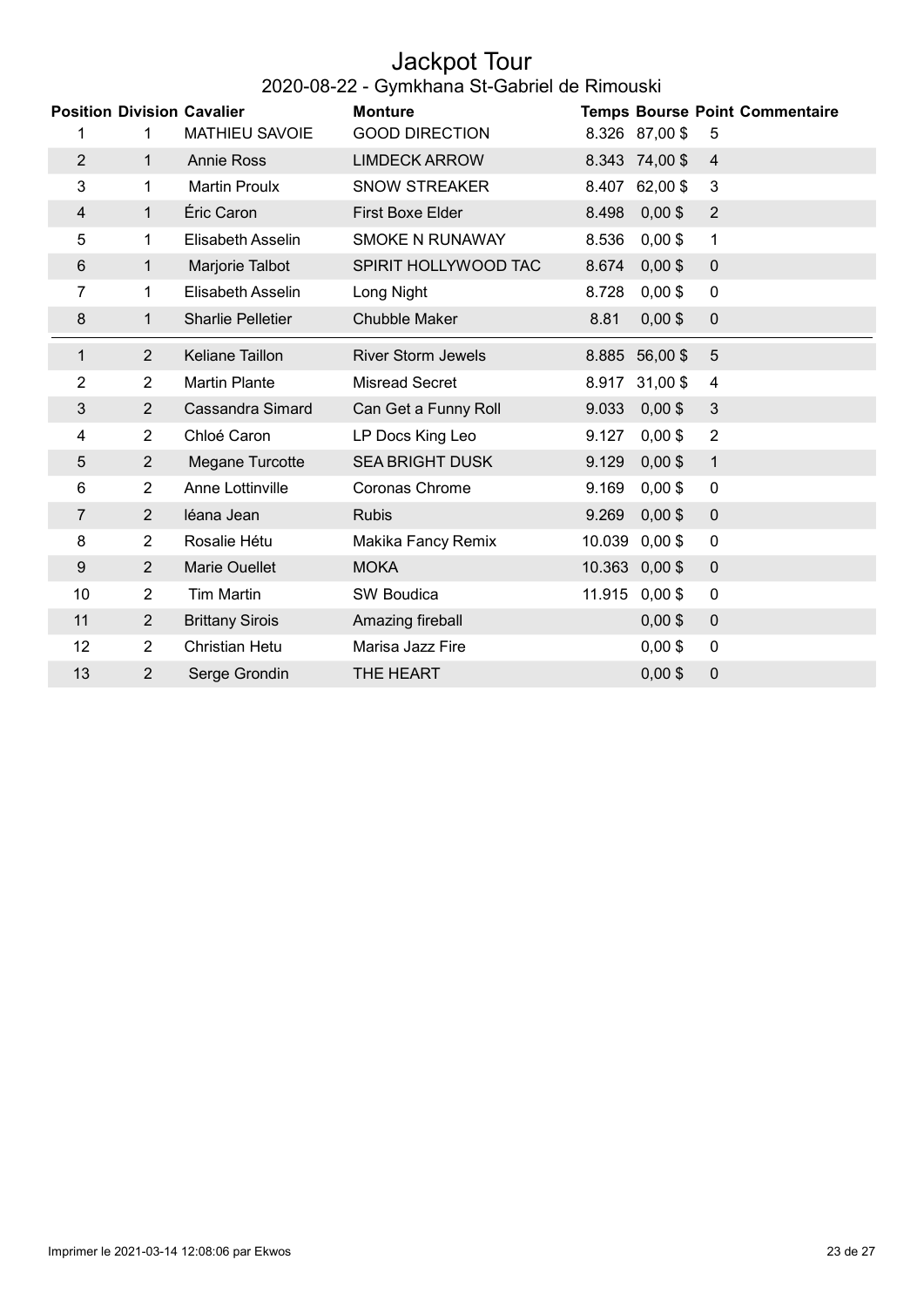## GP Barils open Covid 3D

#### 2020-08-22 - Gymkhana St-Gabriel de Rimouski

| <b>Position Division Cavalier</b> |                |                          | <b>Monture</b>               |                     | <b>Temps Bourse Point Commentaire</b> |
|-----------------------------------|----------------|--------------------------|------------------------------|---------------------|---------------------------------------|
| 1                                 | 1              | <b>Melanie Thibault</b>  | <b>AMAZING KICK</b>          | 16.445 234,00 \$    | $\mathbf 0$                           |
| $\overline{2}$                    | $\mathbf{1}$   | Keven Charest Beaulieu   | <b>Cougars Pistol</b>        | 16.482 187,00 \$    | $\mathbf 0$                           |
| 3                                 | 1              | <b>Bastien Landry</b>    | <b>MISS FORMAL DASH</b>      | 16.58 125,00 \$     | $\mathbf 0$                           |
| 4                                 | 1              | <b>Tony Landry</b>       | <b>IVORY COVERGIRL</b>       | 16.659 94,00 \$     | $\pmb{0}$                             |
| 5                                 | 1              | <b>MATHIEU SAVOIE</b>    | Dashin'N Screamin            | 16.805 31,00 \$     | $\mathbf 0$                           |
| 6                                 | 1              | <b>CATHERINE MIOUSSE</b> | Courageous Dream             | 16.805 31,00 \$     | $\pmb{0}$                             |
| 7                                 | 1              | <b>MARIANE MORIN</b>     | Chasing my Thrills           | 16.857<br>$0,00$ \$ | $\mathbf 0$                           |
| 8                                 | 1              | Alycia Pelletier         | FAY DAY FIRST                | $0,00$ \$<br>16.945 | $\mathbf 0$                           |
| 9                                 | 1              | Anne Lottinville         | VF DESIGN OF SPEED           | $0,00$ \$<br>17.031 | $\mathbf 0$                           |
| 10                                | 1              | Chloé Caron              | First Boxe Elder             | $0,00$ \$<br>17.099 | $\pmb{0}$                             |
| 11                                | 1              | <b>CATHERINE MIOUSSE</b> | STOP AND DASH MAN            | 17.141<br>$0,00$ \$ | $\mathbf 0$                           |
| 12                                | 1              | Marc André Grondin       | HS Victory No Teasin         | 17.203<br>$0,00$ \$ | $\pmb{0}$                             |
| 13                                | 1              | <b>Taly Picard</b>       | Fast moons gold              | 17.208<br>$0,00$ \$ | $\mathbf 0$                           |
| 14                                | $\mathbf{1}$   | Jade Tremblay            | Cash ta Fling                | $0,00$ \$<br>17.226 | $\mathbf 0$                           |
| 15                                | 1              | Manon D'Amours           | ALL AMERICAN PEACH           | $0,00$ \$<br>17.255 | $\mathbf 0$                           |
| 16                                | 1              | <b>Francis Viel</b>      | Lady Boulet                  | $0,00$ \$<br>17.337 | $\pmb{0}$                             |
| 17                                | 1              | Alycia Pelletier         | <b>MDC's Dark Revelation</b> | $0,00$ \$<br>17.38  | 0                                     |
| 1                                 | 2              | Mélyna Marquis           | Kalypso                      | 17.449 187,00 \$    | $\mathbf 0$                           |
| $\overline{2}$                    | $\overline{2}$ | <b>Annie Ross</b>        | <b>LIMDECK ARROW</b>         | 17.488 156,00 \$    | $\mathbf 0$                           |
| 3                                 | $\overline{2}$ | Serge Grondin            | THE HEART                    | 17.518 109,00 \$    | $\mathbf 0$                           |
| 4                                 | 2              | Chloé Caron              | LP Docs King Leo             | 17.531<br>78,00\$   | $\mathbf 0$                           |
| 5                                 | $\overline{2}$ | Laura Noel               | Dry doc Racer                | $0,00$ \$<br>17.58  | 0                                     |
| 6                                 | $\overline{2}$ | Maya Ouellet             | Bay mignone Air Force        | $0,00$ \$<br>17.589 | $\mathbf 0$                           |
| 7                                 | $\overline{2}$ | Daren Fortin             | <b>SWEET FLYING GUY</b>      | 17.695<br>$0,00$ \$ | $\mathbf 0$                           |
| 8                                 | $\overline{2}$ | Laurence Cahill          | <b>Takin Fire</b>            | $0,00$ \$<br>17.704 | $\pmb{0}$                             |
| 9                                 | $\overline{2}$ | Alexandra Soucy          | <b>Glorie For Yankee</b>     | 17.705<br>$0,00$ \$ | 0                                     |
| 10                                | $\overline{2}$ | Elisabeth Asselin        | SMOKE N RUNAWAY              | 17.723<br>$0,00$ \$ | $\pmb{0}$                             |
| 11                                | $\overline{2}$ | Jade Tremblay            | <b>MISS OKIE STAR</b>        | $0,00$ \$<br>17.764 | $\pmb{0}$                             |
| 12                                | $\overline{2}$ | <b>Audrey Chenard</b>    | FF Hot Wheels                | 17.772<br>$0,00$ \$ | $\mathbf 0$                           |
| 13                                | $\overline{2}$ | Laurie Groleau Malenfant | <b>FRENCH SPECIAL LADY</b>   | 17.81<br>$0,00$ \$  | $\overline{0}$                        |
| 14                                | $\overline{2}$ | Julien Paquet            | Good N Sweet Fire            | $0,00$ \$<br>18.058 | $\overline{0}$                        |
| 15                                | $\overline{2}$ | Keliane Taillon          | <b>River Storm Jewels</b>    | 18.162<br>$0,00$ \$ | $\overline{0}$                        |
| 16                                | $\overline{2}$ | Mégane Landry            | Zippo pine redford           | 18.199<br>$0,00$ \$ | $\pmb{0}$                             |
| 1                                 | 3              | Marjorie Talbot          | SPIRIT HOLLYWOOD TAC         | 19.023 140,00 \$    | $\mathbf 0$                           |
| $\overline{2}$                    | 3              | Mercedès Lévesque        | Victory                      | 19.065 109,00 \$    | $\overline{0}$                        |
| 3                                 | 3              | <b>Cassandra Simard</b>  | Can Get a Funny Roll         | 19.116 78,00 \$     | $\overline{0}$                        |
| 4                                 | 3              | <b>Justine Sirois</b>    | <b>Charly Belfegor</b>       | $0,00$ \$<br>19.293 | $\mathbf 0$                           |
| 5                                 | 3              | <b>SYLVAIN PAQUET</b>    | Quedow Play Girl             | $0,00$ \$<br>19.494 | $\overline{0}$                        |
| 6                                 | $\overline{3}$ | <b>Annie Ross</b>        | Lena tuf gal                 | 20.186<br>$0,00$ \$ | $\overline{0}$                        |
| $\overline{7}$                    | 3              | léana Jean               | <b>Rubis</b>                 | 21.953<br>$0,00$ \$ | $\mathbf 0$                           |
| 8                                 | 3              | Élodie Bouchard          | lady Rosie                   | 29.391<br>$0,00$ \$ | $\mathbf 0$                           |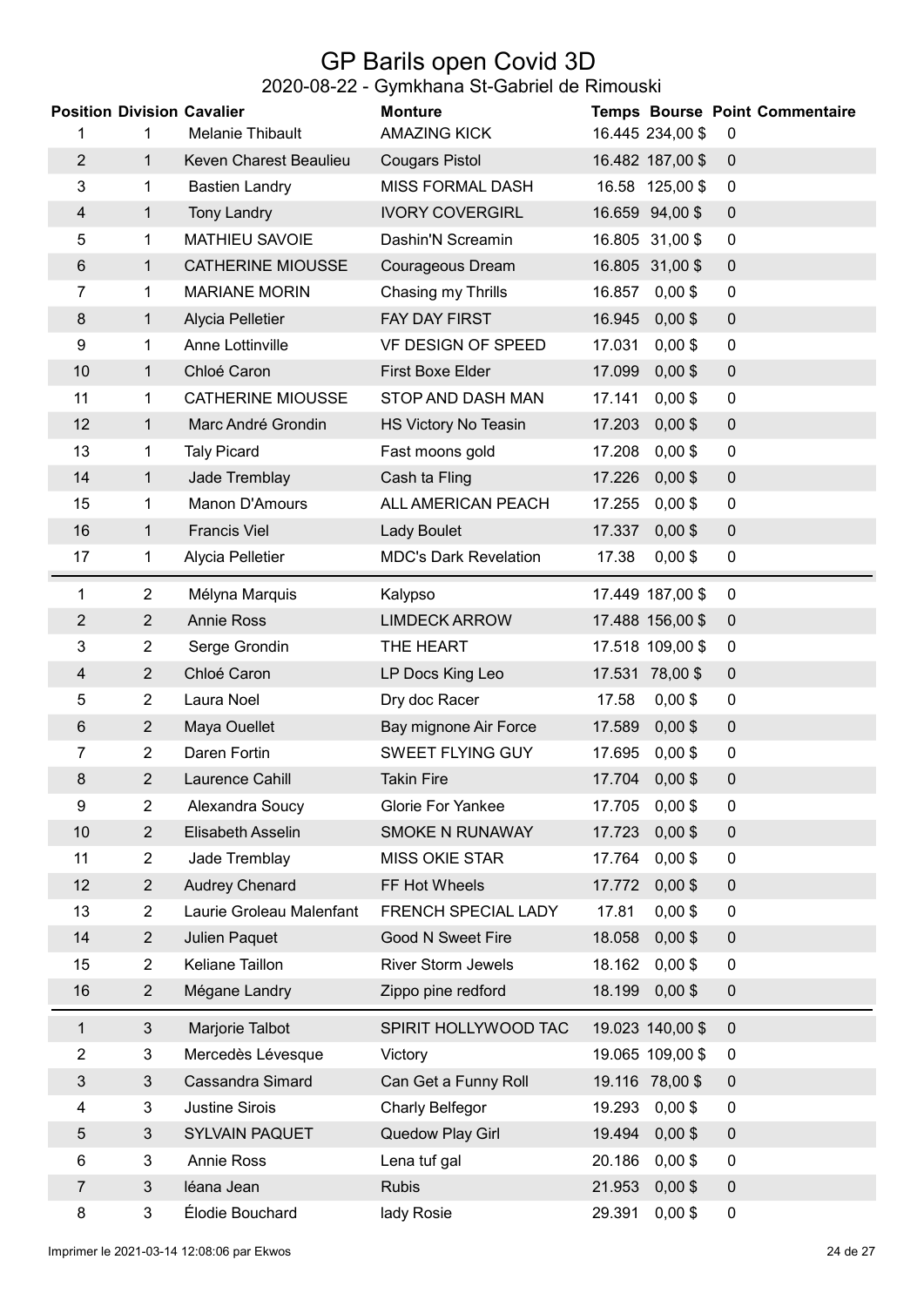#### GP Barils open Covid 3D 2020-08-22 - Gymkhana St-Gabriel de Rimouski

|                   |                | <b>Position Division Cavalier</b> | <b>Monture</b>         |       |           | <b>Temps Bourse Point Commentaire</b> |
|-------------------|----------------|-----------------------------------|------------------------|-------|-----------|---------------------------------------|
| 9                 | 3              | <b>MELINA COLLIN</b>              | <b>Skirt on Fire</b>   | 57.42 | $0,00$ \$ | $\overline{0}$                        |
| 10                | 3              | <b>Tony Landry</b>                | <b>EASY TYSON LADY</b> |       | $0,00$ \$ | $\mathbf 0$                           |
| 11                | 3              | Marjorie Talbot                   | <b>LUCK A CHANCE</b>   |       | $0,00$ \$ | $\overline{0}$                        |
| $12 \overline{ }$ | 3              | <b>Allison Hamilton</b>           | Magic Delta            |       | $0,00$ \$ | $\mathbf 0$                           |
| 13                | 3 <sup>5</sup> | Jade Tremblay                     | The Deal               |       | $0,00$ \$ | $\overline{0}$                        |
| 14                | 3              | David Langlois                    | <b>SPARKLING JAC</b>   |       | $0,00$ \$ | $\mathbf 0$                           |
| 15                | 3              | <b>Megann Desrosiers</b>          | Remember the music     |       | $0,00$ \$ | $\overline{0}$                        |
| 16                | 3              | <b>Martin Proulx</b>              | <b>SNOW STREAKER</b>   |       | $0,00$ \$ | $\mathbf 0$                           |
| 17                | 3              | Naomy Albert                      | <b>AMAZING SPIRIT</b>  |       | $0,00$ \$ | $\overline{0}$                        |
| 18                | 3              | Josée - Alyson Cyr                | Hello Stoli            |       | $0,00$ \$ | $\mathbf 0$                           |
| 19                | $\mathbf{3}$   | Maya Ouellet                      | Perks N West           |       | $0,00$ \$ | $\mathbf{0}$                          |
| 20                | 3              | <b>Nellie Bellavance</b>          | precious fire french   |       | $0,00$ \$ | 0                                     |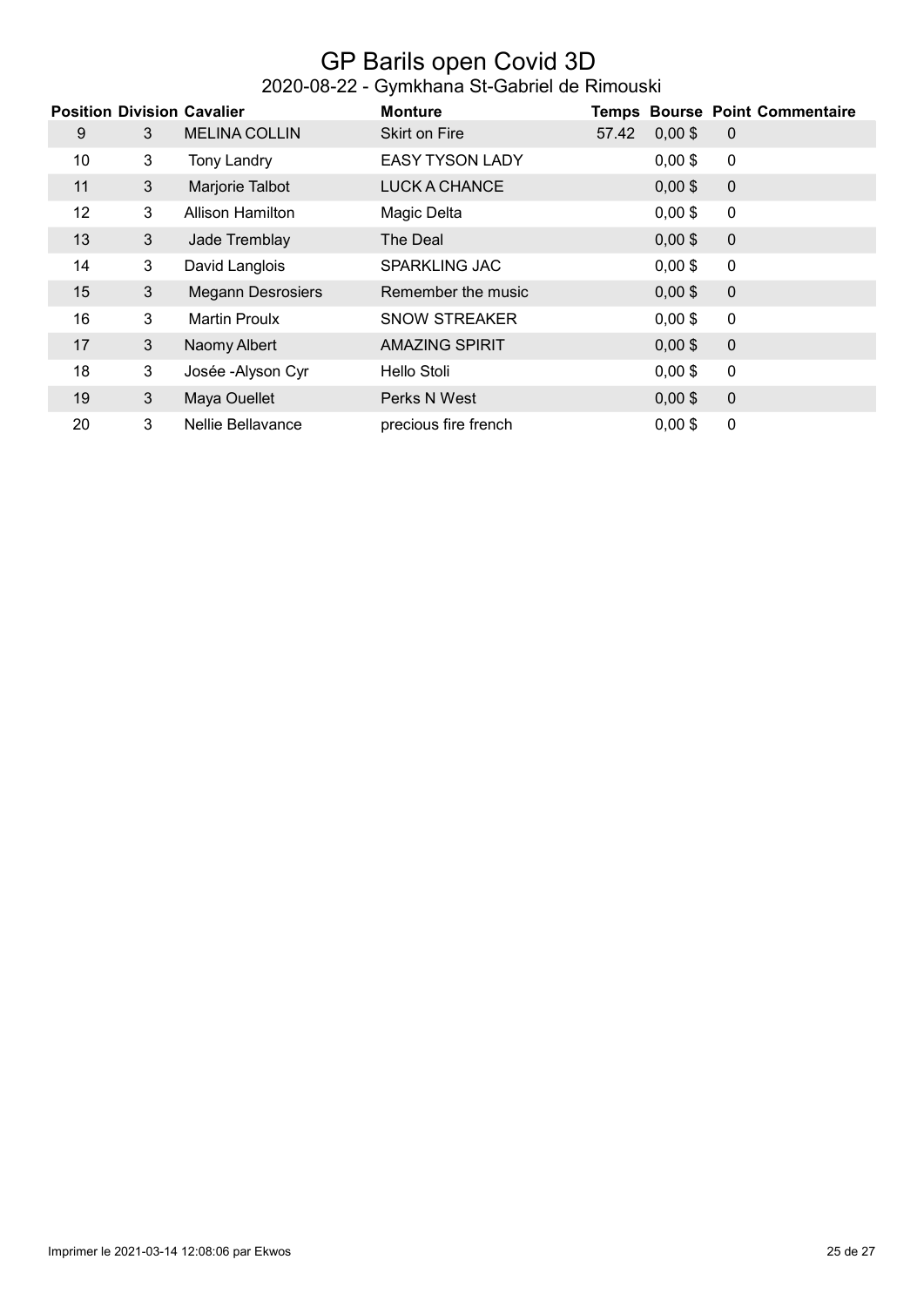# Sauvetage

|  | 2020-08-22 - Gymkhana St-Gabriel de Rimouski |
|--|----------------------------------------------|
|--|----------------------------------------------|

|                |              | <b>Position Division Cavalier</b>                   | <b>Monture</b>            |        |                 | <b>Temps Bourse Point Commentaire</b> |
|----------------|--------------|-----------------------------------------------------|---------------------------|--------|-----------------|---------------------------------------|
| 1              | 1            | <b>Martin Plante</b><br>Émilien Aubé                | <b>Misread Secret</b>     |        | 8.911 172,00 \$ | 0                                     |
| $\overline{2}$ | $\mathbf 1$  | <b>Elisabeth Asselin</b><br><b>Olivier Gauthier</b> | Long Night                |        | 9.103 129,00 \$ | $\mathbf 0$                           |
| 3              | 1            | Megane Turcotte<br><b>Olivier Gauthier</b>          | <b>SEA BRIGHT DUSK</b>    | 9.689  | 86,00\$         | $\mathbf 0$                           |
| $\overline{4}$ | 1            | Maya Ouellet<br><b>Tim Martin</b>                   | Bay mignone Air Force     | 9.957  | 43,00\$         | $\mathbf 0$                           |
| 5              | 1            | <b>Elisabeth Asselin</b><br><b>Olivier Gauthier</b> | <b>SMOKE N RUNAWAY</b>    | 10.403 | $0,00$ \$       | $\mathbf 0$                           |
| 6              | 1            | <b>Megann Desrosiers</b><br><b>Olivier Gauthier</b> | FRENCH SPECIAL LADY       |        | $0,00$ \$       | $\mathbf 0$                           |
| 7              | 1            | Maya Ouellet<br><b>Tim Martin</b>                   | Perks N West              |        | $0,00$ \$       | $\mathbf 0$                           |
| 8              | 1            | Anne Lottinville<br><b>Olivier Gauthier</b>         | Coronas Chrome            |        | $0,00$ \$       | $\mathbf 0$                           |
| 9              | 1            | Maika Lavoie<br><b>Tim Martin</b>                   | <b>JUMPET</b>             |        | $0,00$ \$       | $\mathbf 0$                           |
| 10             | $\mathbf{1}$ | <b>Keliane Taillon</b><br>Émilien Aubé              | <b>River Storm Jewels</b> |        | $0,00$ \$       | $\mathbf 0$                           |
| 11             | 1            | <b>MATHIEU SAVOIE</b><br><b>Pascal Desrochers</b>   | <b>GOOD DIRECTION</b>     |        | $0,00$ \$       | $\mathbf 0$                           |
| 12             | $\mathbf{1}$ | <b>MATHIEU SAVOIE</b><br><b>Pascal Desrochers</b>   | <b>RUNAWAY YANKEE</b>     |        | $0,00$ \$       | $\mathbf 0$                           |
| 13             | 1            | Patrick Lavoie<br><b>Tim Martin</b>                 | Moochie Can Roll          |        | $0,00$ \$       | $\mathbf 0$                           |